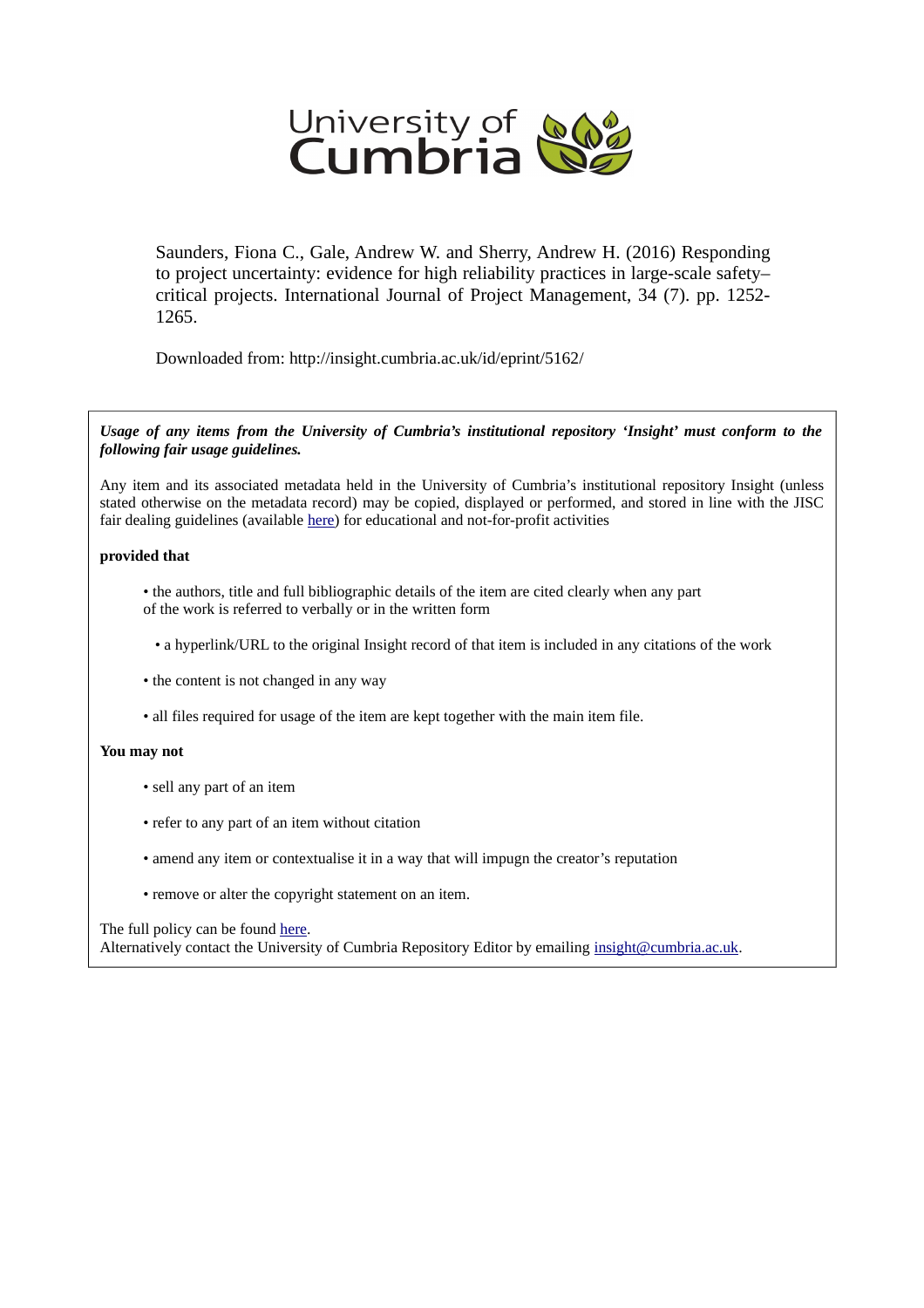# **Responding to project uncertainty: Evidence for high reliability practices in large-scale safety-critical projects**

Fiona C Saunders<sup>a 1</sup>, Andrew W Gale<sup>a</sup> and Andrew H Sherry<sup>b c</sup>

<sup>a</sup> School of Mechanical, Aerospace and Civil Engineering, The University of Manchester, Pariser Building, Sackville Street, Manchester M13 9PL, United Kingdom

<sup>b</sup> Dalton Nuclear Institute, The University of Manchester, Pariser Building, Sackville Street, Manchester, M13 9PL, UK

<sup>c</sup> National Nuclear Laboratory, Chadwick House, Warrington Road, Birchwood Park, Warrington, WA3 6AE, United Kingdom

## **Abstract**

In large-scale safety-critical projects unforeseen events and uncertainties must be carefully managed to safeguard the integrity of the end product and deliver projects to time and cost. Based on 47 'vignettes' of uncertainty across projects in two safety-critical sectors, this study provides an empirical examination of whether practices consistent with theories of high reliability organising are adopted by project managers as a response to project uncertainty. Our findings are that confronting uncertainties in safety-critical projects does involve many high reliability practices. Respondents expressed a sense of balancing competing demands, and provided evidence of learning, acting mindfully, avoiding over-rigid processes, and of upholding constructive tensions, conceptual slack and close interdisciplinary working.

However these practices are often fragile in nature and dependent on key individuals. There are also differences between the two sectors studied, with more widespread evidence of high reliability project organising in civil nuclear than in aerospace projects.

#### **Keywords**

**.** 

Projects; high reliability organising, safety-critical, uncertainty

<sup>1</sup> Corresponding Author at: School of Mechanical, Aerospace and Civil Engineering, The University of Manchester, Pariser Building, Sackville Street, Manchester M13 9PL, UK. Tel 0044 161 3063738: Email: fiona.saunders@manchester.ac.uk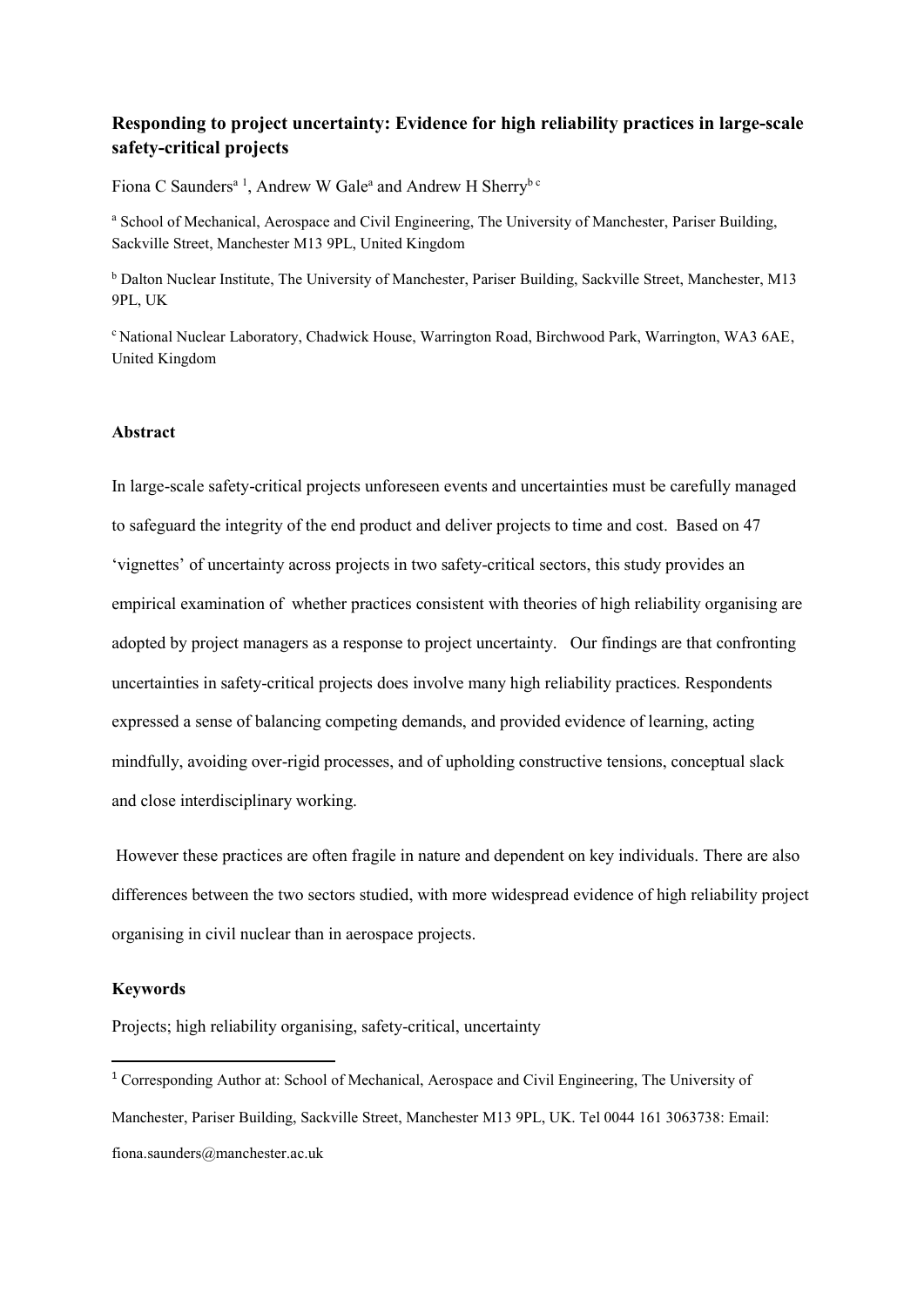### **1. Introduction**

Designing the next generation civil airliners, constructing new nuclear power plants and safely decommissioning former civil nuclear assets are all large-scale safety-critical projects that must be completed in a safe, yet timely manner. However, the uncertainties in these projects are numerous and non-trivial in nature. For example, what is the condition of the radioactive waste that needs to be removed from a decades old storage pond; or what are the performance trade-offs and design implications in bringing ever lighter and more fuel efficient aircraft into service? Barton, Sutcliffe, Vogus, & Dewitt (2015) argue that performance in these uncertain contexts is "*a situation specific accomplishment that involves managing contradictions and interruptions*" (Barton et al., 2015,p75) and that high reliability theory provides a theoretical framework for how this may be achieved. To date, however, most research into high reliability organisations has focused on high hazard *operations* (cf. La Porte, 1988; Mannarelli, Roberts, & Bea, 1996; Roberts & Bea, 2001; Rochlin, La Porte, & Roberts, 1987; Roe & Schulman, 2008; Schulman, 1993) and there is little prior work on high reliability organising in the *project* context. Saunders (2015) argued that safety-critical projects - like operations – are complex, highly consequential, and under tremendous pressure to deliver safe outcomes. However, there remain a number of key differences between operations and projects, including the non-routine and temporary nature of project work and the strong change mandate that drives many projects (Reich et al., 2013; Turner & Mueller, 2003; Williams, 2009). Safety-critical projects also typically progress at a more measured pace, are more loosely coupled and less highly dynamic than an active operational context such as the real-time operating environment of a nuclear power plant.

The study reported on here extends the application of high reliability theory into the domain of the safety-critical project and provides the first empirical evidence for practices associated with high reliability organising in safety-critical *projects* as a response to project uncertainty. We draw on 47 retrospective accounts (vignettes) of project uncertainty from project management practitioners on nine safety-critical projects to investigate the following research question: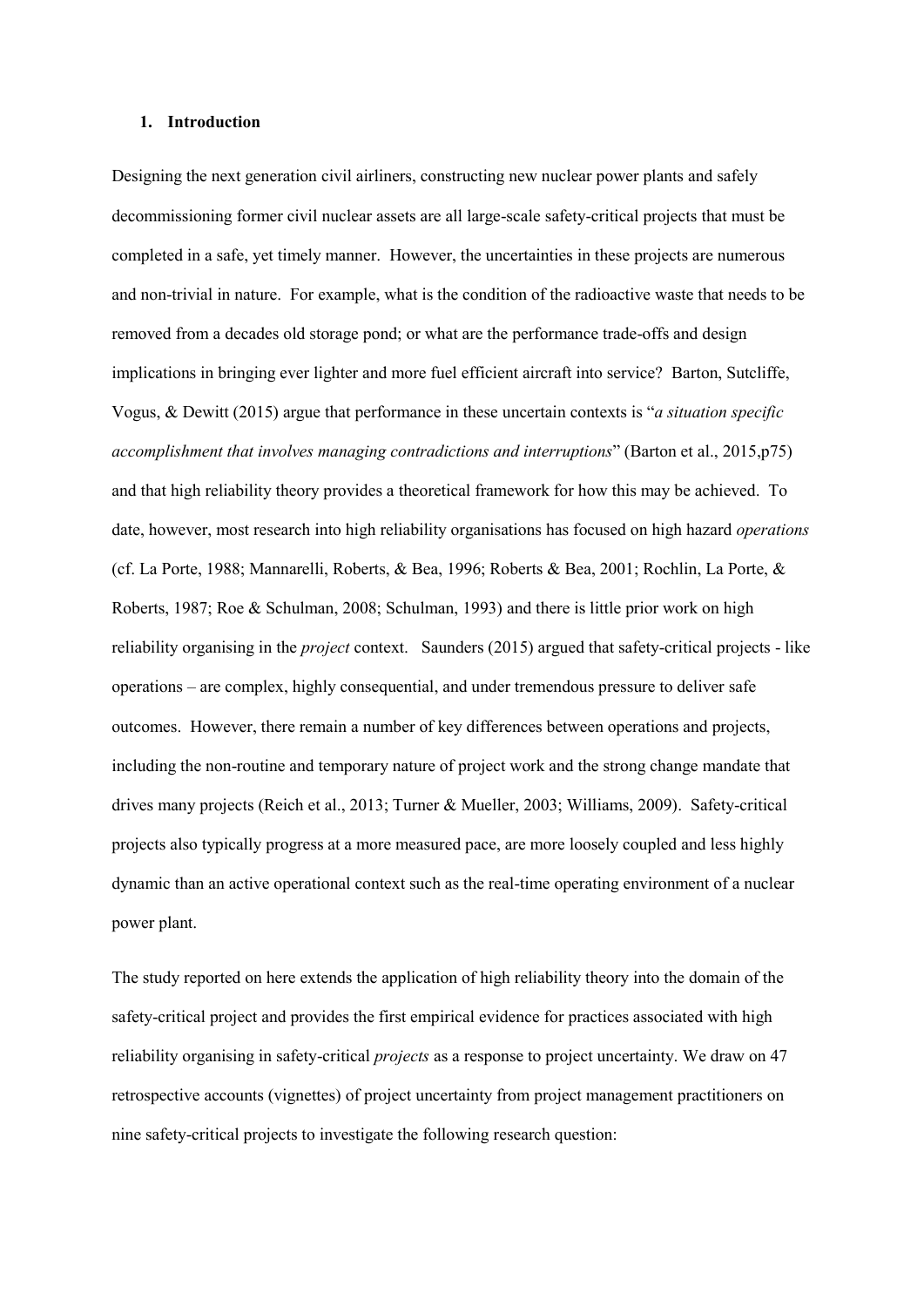"How does the manner in which project management practitioners respond to uncertain situations compare with the principles of an ideal-type high-reliability organisation?"

Our contribution to theory is twofold. First, we empirically examine whether practices consistent with high reliability organising are adopted by project management practitioners in safety-critical projects in response to uncertain situations. Secondly, we provide the first empirical testing of earlier work by (Saunders, 2015), who posited the principles of an ideal-type high-reliability organisation and the notion of high reliability project organising . This approach is consistent with Reich et al.'s (2013) call for project management research not to reinvent theory, but rather use extant theories from the wider domain of organisational theory as a lens through which to view projects.

Lastly, we did not investigate any causal relationships between evidence for high reliability practices and eventual project outcomes as the nine case-study projects in this study were each at very different stages of their lifecycle, and none were yet complete. One other hypothesis raised by this study is whether interviewing the same respondents at a different (later) point in their projects' lifecycle would yield different results. And, if there is a difference in results, is this a function of the project's lifecycle stage and fact that uncertainty typically decreases as the project proceeds (Winch, 2010), or of the additional experience gained by the respondent during the intervening time. Investigating this hypothesis also lies outside the scope of this paper.

The remainder of the paper proceeds as follows; first, the literature on high reliability organising is discussed and the principles of an ideal-type high-reliability organisation presented. Subsequent sections describe the study design, the findings and explore their implications for both theory and practice.

## **2. The theoretical context**

The aim of early research on high reliability organisations (HROs) was to explore how three specific organisations (a nuclear power plant, the US air traffic control network and US navy aircraft carriers (La Porte, 1988; Rochlin et al., 1987; Schulman, 1993) appeared to violate the principles of normal accident theory (Perrow, 1984) - the commonly accepted theory of accidents at the time - and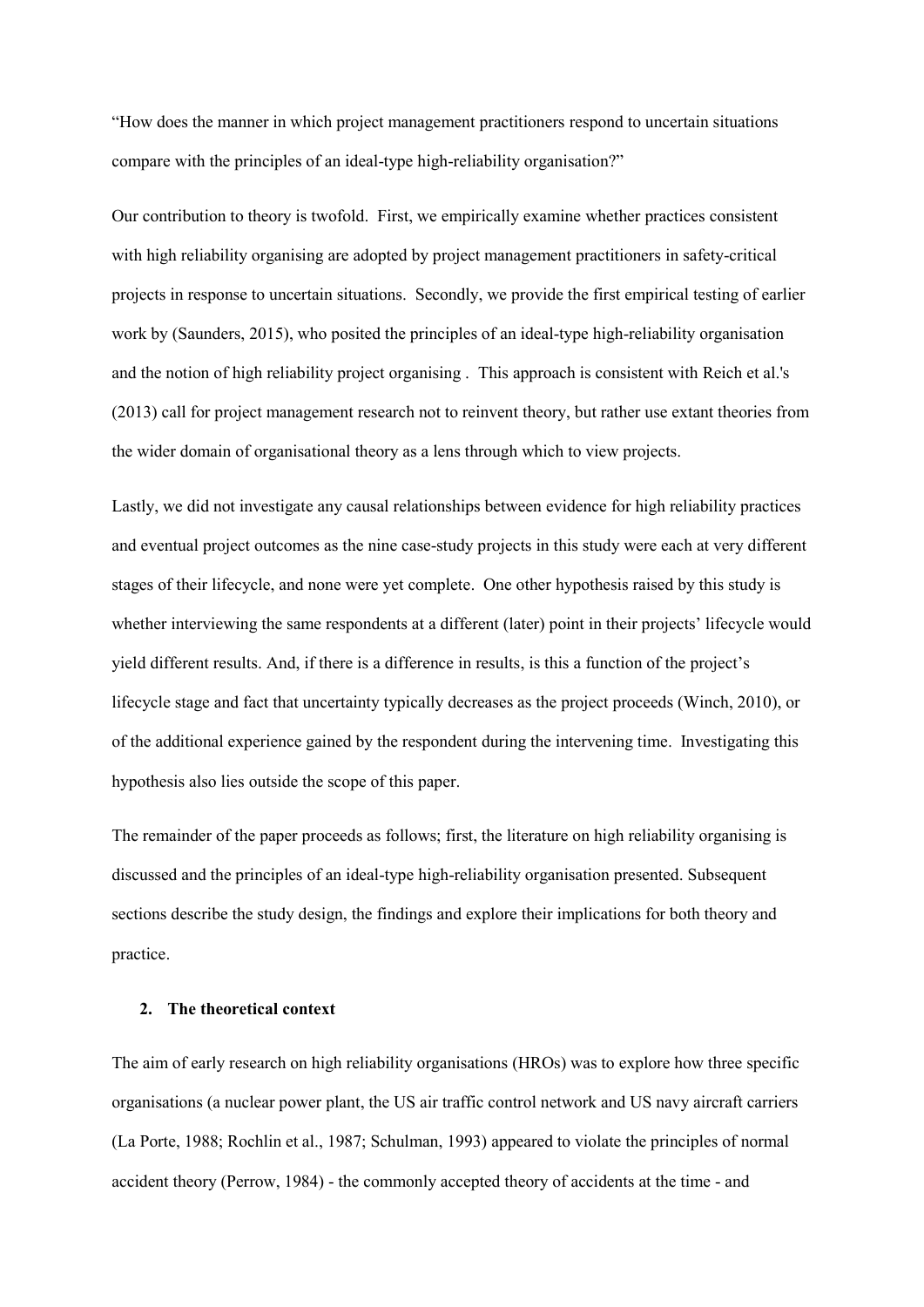managed to maintain safe and reliable operations, while often operating under considerable time pressure in high-risk environments (Rochlin, 2011). The researchers identified several common features in the three organisations including the high prioritisation of safety, decentralised decision making within a strong management hierarchy, the presence of organisational and technical redundancy and powerful cultures of learning, openness and accountability (Roberts & Bea, 2001). They argued that high reliability organisations are not error free, but rather remain obsessive about the potential causes of failure and are quick to respond to any errors that do occur (Weick, Sutcliffe, & Obstfeld, 1999; Weick & Sutcliffe, 2007).

Since the late 1980's, HRO research has proliferated, leading to an extensive body of work – largely case study based – but latterly attempting to position HROs within the wider domain of organisational theory (cf. Boin & van Eeten, 2013; Klein, Bigley, & Roberts, 1995; Mannarelli et al., 1996; Myers, 2005; Ruchlin, 2004). As HRO research has evolved, some of its early assumptions have also been revised. For example, early studies viewed HROs as closed systems immune from external influences and with the total elimination of errors as the overriding organisational goal. Gradually researchers acknowledged that HROs are in fact open systems; subject to the pressures of "*aggressive knowledge watchers*" (La Porte, 1996, p64) such as regulators and the wider public. HRO's organisational objectives may also be more nuanced; safety is no longer the single overriding concern, with reliability of service and profitability attaining greater significance (Perin, 2005; Rochlin, 1993). Researchers also accept that in complex, highly interdependent systems errors are inevitable (Perrow, 1984; Rijpma, 1997) but what matters is how resilient the organisation is in predicting, handling and recovering from these errors (Hollnagel, Woods, & Leveson, 2006).

There are a number of ongoing criticisms of theories of high reliability organising which merit attention. First, there has been a long-running debate between both normal accident theory and high reliability theory as rival explanations of safe performance in safety-critical environments (cf. (Hopkins, 2014; Leveson, Dulac, Marais, & Carroll, 2009; Rijpma, 1997). Normal Accident Theory contends that the highly-complex and tightly inter-coupled nature of complex socio-technological industrial systems such as nuclear power plants, makes accidents inevitable and to be expected.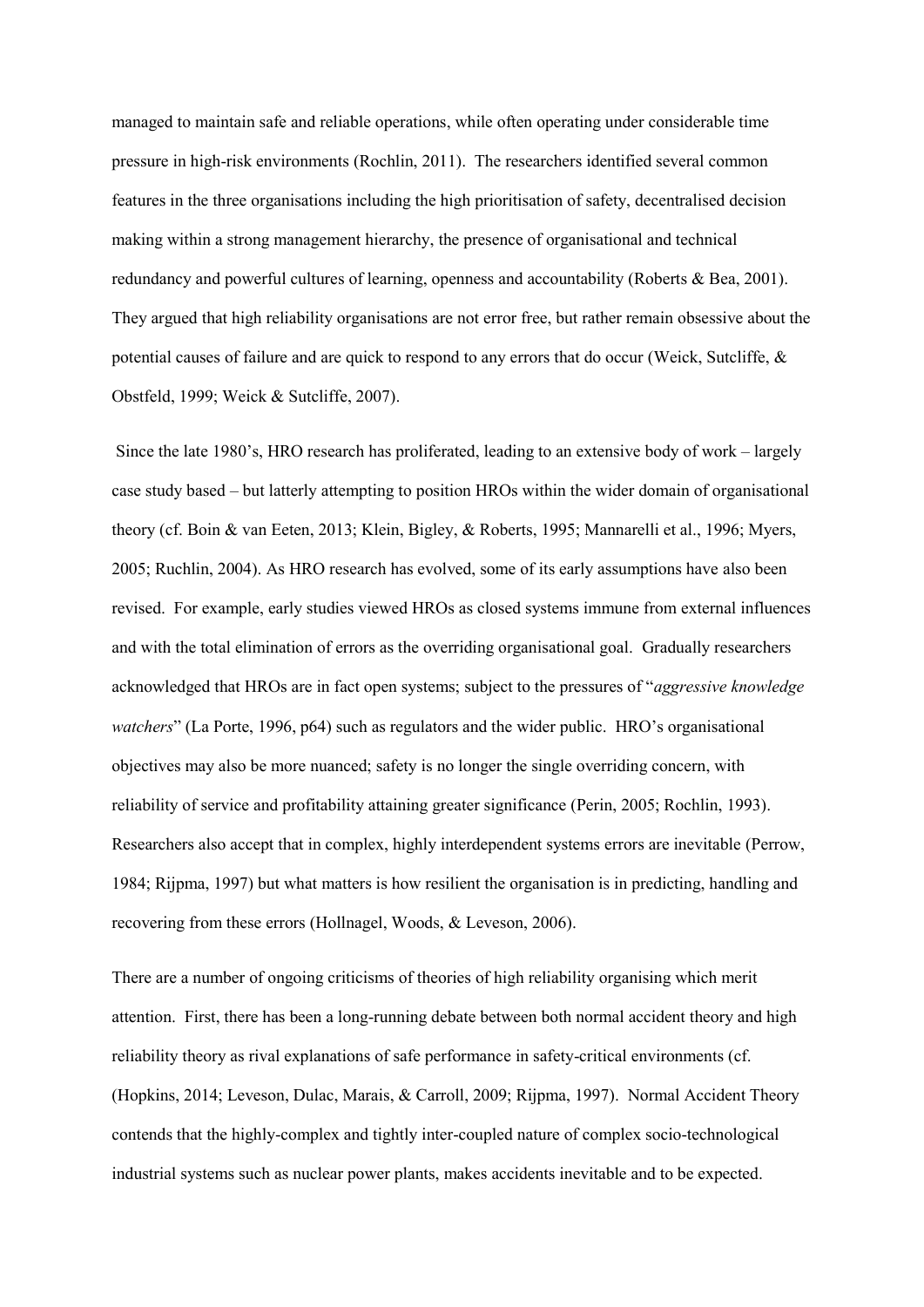Sagan (1993) argues that NAT takes a pessimistic view; asserting that accidents are inevitable and that adding redundancy to systems can actually increase the interactive complexity that can lead to accidents. In contrast, high reliability organising is more optimistic, implying that accidents can be avoided through effective organisational structures and management, and that redundancy provides the organisational slack to foster safe operation. Secondly, there is an ongoing discussion over whether high reliability theory is still relevant in lower hazard sectors, such as construction or healthcare, where reliability is a relative rather than an absolute requirement (cf. Olde Scholtenhuis & Doree, 2013). The third point of contention is whether theories of high reliability organising are at all empirically testable; if HROs cannot be identified *a priori*, then it is impossible to assess whether they actually possess the defining characteristics of HROs (Hopkins, 2014).

Despite these unresolved questions, researchers have widened the application of high reliability theory to several other highly complex and consequential operational environments - for instance: healthcare (Chassin & Loeb, 2013; Ruchlin, 2004), power generation (Roe, Schulman, van Eeten, & de Bruijne, 2004; Roe & Schulman, 2008), oil and gas industry (Mannarelli et al., 1996; Thorogood, 2013), firefighting (Barton et al., 2015; Thomas, Fox, & Miller, 2015; Vidal & Roberts, 2014), the military (Bierly & Spender, 1995; Demchak, 1996) and construction (Busby & Iszatt-White, 2014; Olde Scholtenhuis & Doree, 2013). However, there are very few studies that have explored large-scale projects through the lens of high reliability theory and those that have are limited to either IT (Denyer, Kutsch, Lee-Kelley, & Hall, 2011; Sullivan & Beach, 2009) or construction projects (Brady & Davies, 2010; Olde Scholtenhuis & Doree, 2013). To date, there have been no empirical studies of high reliability organising in the specific context of the safety-critical project (projects where safety is of paramount importance and where the hazards that must be controlled can harm the environment, personnel, or the public (Wears, 2012)). Reiman, Rollenhagen, Pietikäinen, & Heikkilä (2015) argue that safety-critical projects constitute a distinct project context, as the hazards of nuclear power generation differ greatly in magnitude from the hazards of a typical construction site.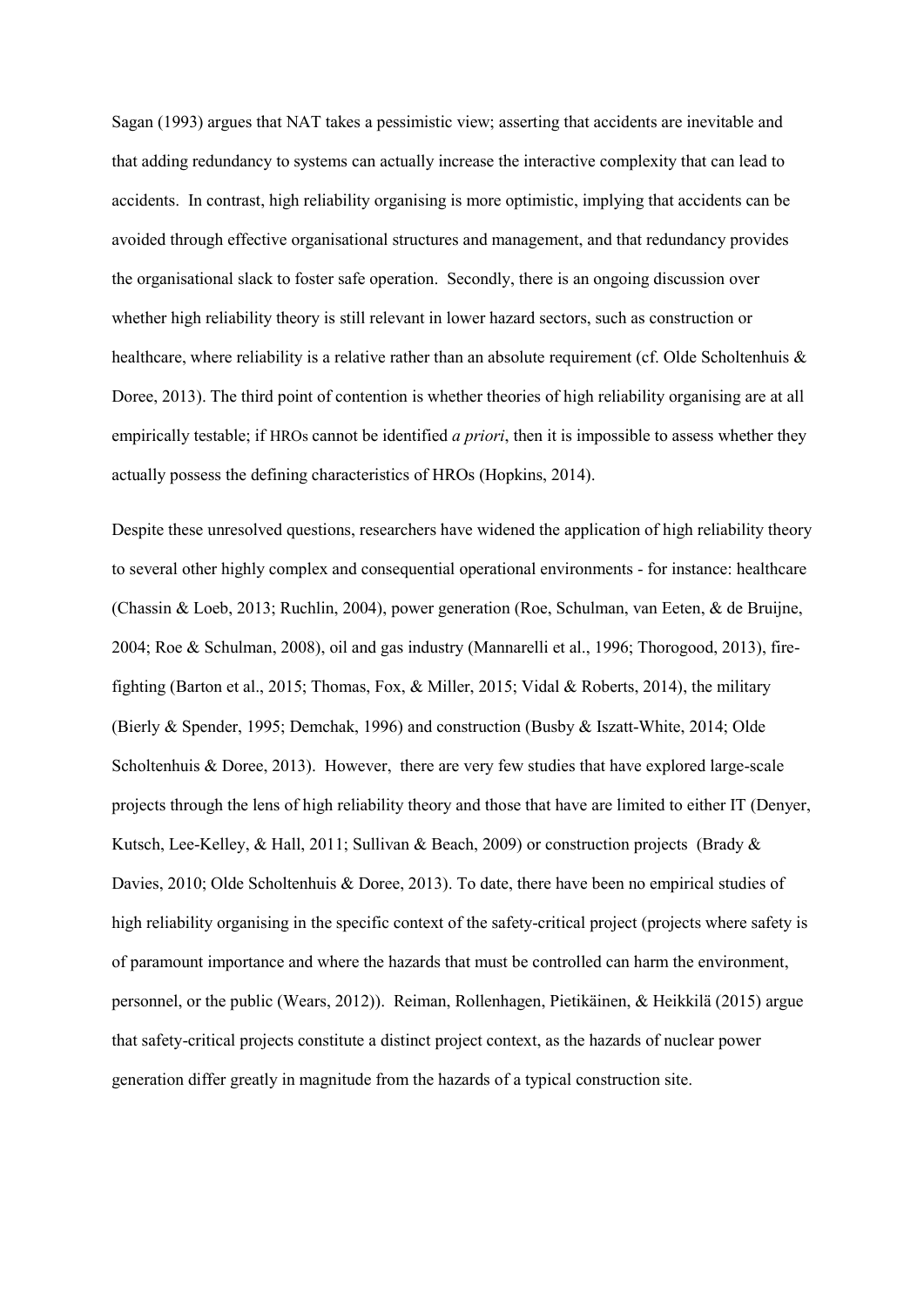#### **2.1 Characteristics of an "ideal-type" high reliability organisation**

A number of authors have sought to characterise HROs (notably Boin & Schulman, 2008; La Porte, 1996; Roberts & Rousseau, 1989; Weick et al., 1999; Weick & Sutcliffe, 2007) . Saunders (2015) synthesised an "ideal-type high reliability organisation" from this literature which comprises five main features: clear organisational objectives, a strong organisational culture, the presence of redundancy and slack, mindful behaviour and the ability to prosper in the paradoxes.

Saunders (2015) then discussed the similarities and differences between safety-critical projects and ongoing operations - arguing that safety-critical *projects* were sufficiently similar to *ongoing operations* to permit the translation of theories of high reliability organising to the project context , and generating a number of practices and behaviours that might be observed in high-reliability project organising (see Table 1). Our aim here is to empirically examine whether these practices and behaviours are adopted by project managers as a response to project uncertainty. This approach is consistent with (Barton et al., 2015; Gebauer, 2012; Vidal, 2015; Weick & Sutcliffe, 2007) , who have all argued previously that high reliability thinking, and in particular the principles of mindfulness implicit in it, enables individuals and organisations to better cope with uncertainty. However, we acknowledge that Saunders' (2015) notion of high reliability project organising has much wider applicability than in the management of project uncertainty alone, and may also be relevant to a broader range of project types, but this empirical work lies outside the scope of this paper.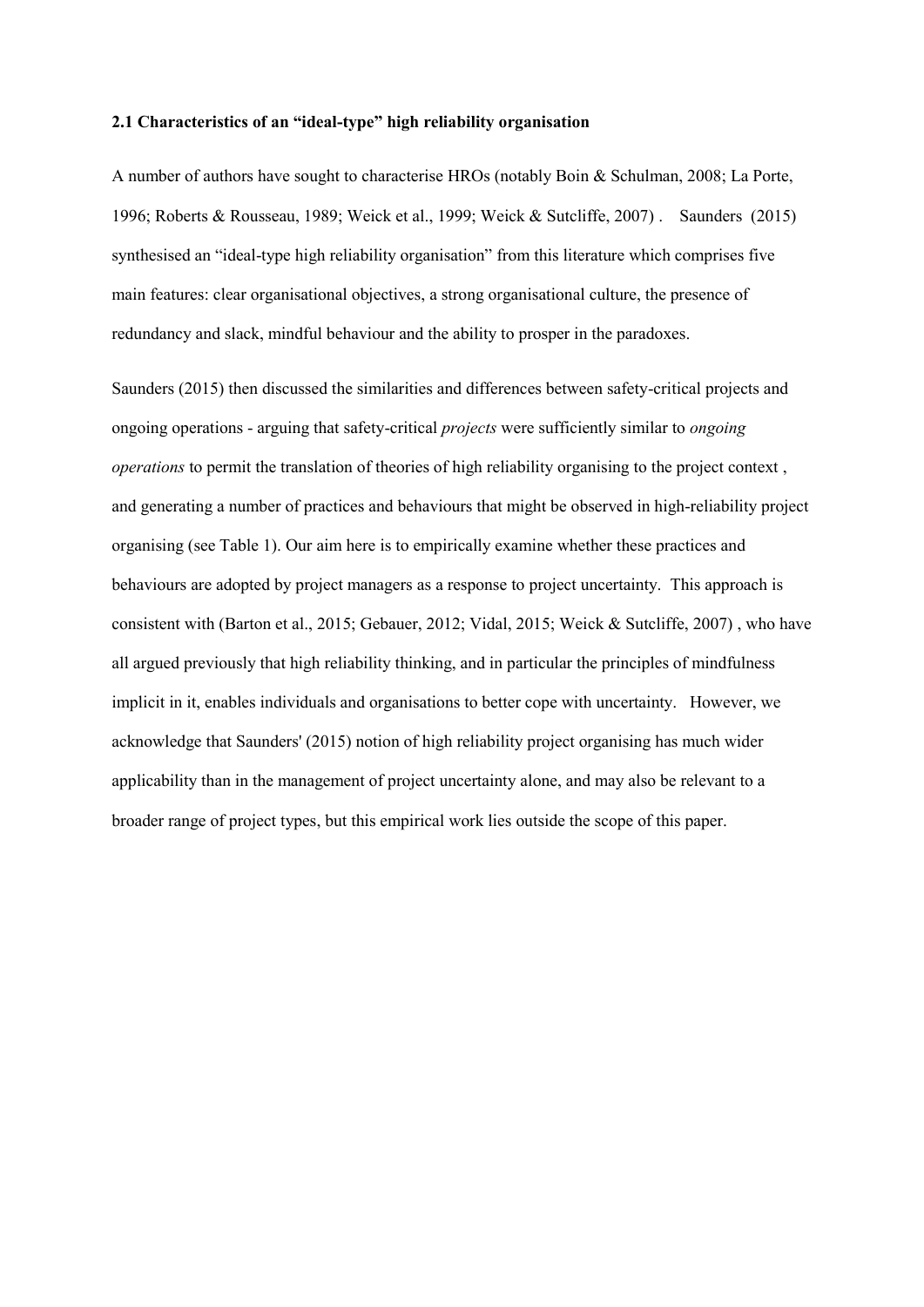| <b>Core HRO</b>                     | High reliability projects might:                                                                                                                            |
|-------------------------------------|-------------------------------------------------------------------------------------------------------------------------------------------------------------|
| Characteristic                      |                                                                                                                                                             |
| <b>Clarity of</b>                   | Accelerate the formation of a dedicated project organisation with capable project leadership, and<br>1.                                                     |
| <b>Objectives</b>                   | articulate a strong sense of mission in the team.                                                                                                           |
|                                     | Make project objectives explicit, articulate them clearly and ensure that the trade-offs are<br>2.                                                          |
| (A)                                 | understood.                                                                                                                                                 |
|                                     | Communicate the core events that must be precluded.<br>3.                                                                                                   |
|                                     | Acknowledge high levels of uncertainty early on. Accept work may start on the project with only<br>4.                                                       |
|                                     | minimum agreed high level objectives and many untested assumptions.                                                                                         |
|                                     | Ensure that project documentation, plans and team incentives are consistent with the declared<br>5.                                                         |
|                                     | project objectives.                                                                                                                                         |
| <b>Strong</b>                       | Build on prior safety-critical project approaches. It may not be necessary to reinvent the wheel.<br>1.                                                     |
| Organisational                      | Encourage learning in the project team by making time to share individuals' stories, lessons                                                                |
| <b>Culture</b>                      | learnt, past project experiences.                                                                                                                           |
|                                     | Foster interconnections and relationships that span the project hierarchies and from which<br>2.                                                            |
| (B)                                 | communities of practice may start to emerge.                                                                                                                |
|                                     | Signal what is valued in the project by rewarding openness, knowledge sharing, multi-<br>3.                                                                 |
|                                     | disciplinary problem solving and allow mistakes to be made and openly reported.                                                                             |
|                                     | Afford areas of ignorance in the project the same importance as areas of certainty – discussing<br>4.                                                       |
|                                     | and debating them rather than closing them down                                                                                                             |
|                                     | Delegate decision making (within pre-agreed decision rules), trust project team members and<br>5.                                                           |
|                                     | allow the sometimes quiet voice of the expert to be privileged above management orthodoxy.                                                                  |
|                                     | Promote and reward project management capability and culture equally to the<br>6.                                                                           |
|                                     | techno/professional one.                                                                                                                                    |
| Presence of                         | Understand the underlying tempo and rhythm of the project. When do key decisions need to be<br>1.                                                           |
| redundancy                          | made, and what is the real level of urgency?                                                                                                                |
| and slack                           | Allow flexible and staged conformance to project processes, casting them off in emergency or<br>2.<br>urgent project situations.                            |
| (C)                                 | Encourage the team to discuss and negotiate their way to a plan of action that is appropriate to<br>3.                                                      |
|                                     | the specific project situation.                                                                                                                             |
|                                     | Separate responsibility for technical delivery with schedule/cost delivery – Hold the two in<br>4.                                                          |
|                                     | constructive tension.                                                                                                                                       |
|                                     | Make every effort to develop reflective project management practitioners who can think on their<br>5.                                                       |
|                                     | feet and not simply turn the handle of the project processes.                                                                                               |
|                                     | Advocate career progression that depends not only on delivery of project milestones but on<br>6.                                                            |
|                                     | demonstration of the "right" behaviours.                                                                                                                    |
| <b>Mindfulness</b>                  | Avoid complacency. Engage continuously in "what if?" questions and worry constantly about<br>1.                                                             |
|                                     | "what could go wrong here in the project?"                                                                                                                  |
| <b>(D)</b>                          | Be attuned to small changes in projects that may be the precursors to bigger issues.<br>2.                                                                  |
|                                     | Avoid the tendency to jump to conclusions and make assumptions about the underlying causes of<br>3.                                                         |
|                                     | project problems                                                                                                                                            |
|                                     | Maintain thorough knowledge of the project status, leading project indicators and talk to the<br>4.                                                         |
|                                     | experts on the ground. Treat intuition as importantly as hard project data.                                                                                 |
|                                     | Avoid over-rigid processes, routines and decision making and create space in the project for<br>5.                                                          |
|                                     | reflection, robust debate and even elements of anarchy.<br>Fight to retain flexibility in the proposed project solution even when this may increase project |
| <b>Ability to</b><br>prosper in the | 1.<br>complexity in the short term.                                                                                                                         |
| paradoxes                           | Involve a more diverse coalition of project actors in project decision making even if this<br>2.                                                            |
| (E)                                 | challenges the existing project consensus.                                                                                                                  |
|                                     | Acknowledge and articulate the paradoxes inherent in a high reliability project.<br>3.                                                                      |
|                                     | Learn that uncertainties in safety-critical projects cannot be eliminated; instead project managers<br>4.                                                   |
|                                     | must be able to dwell comfortably amongst this ambiguity.                                                                                                   |
|                                     |                                                                                                                                                             |

**Table 1: Characteristics A1 to E4 about observable practices in "high-reliability project organising" (adapted from Saunders (2015))**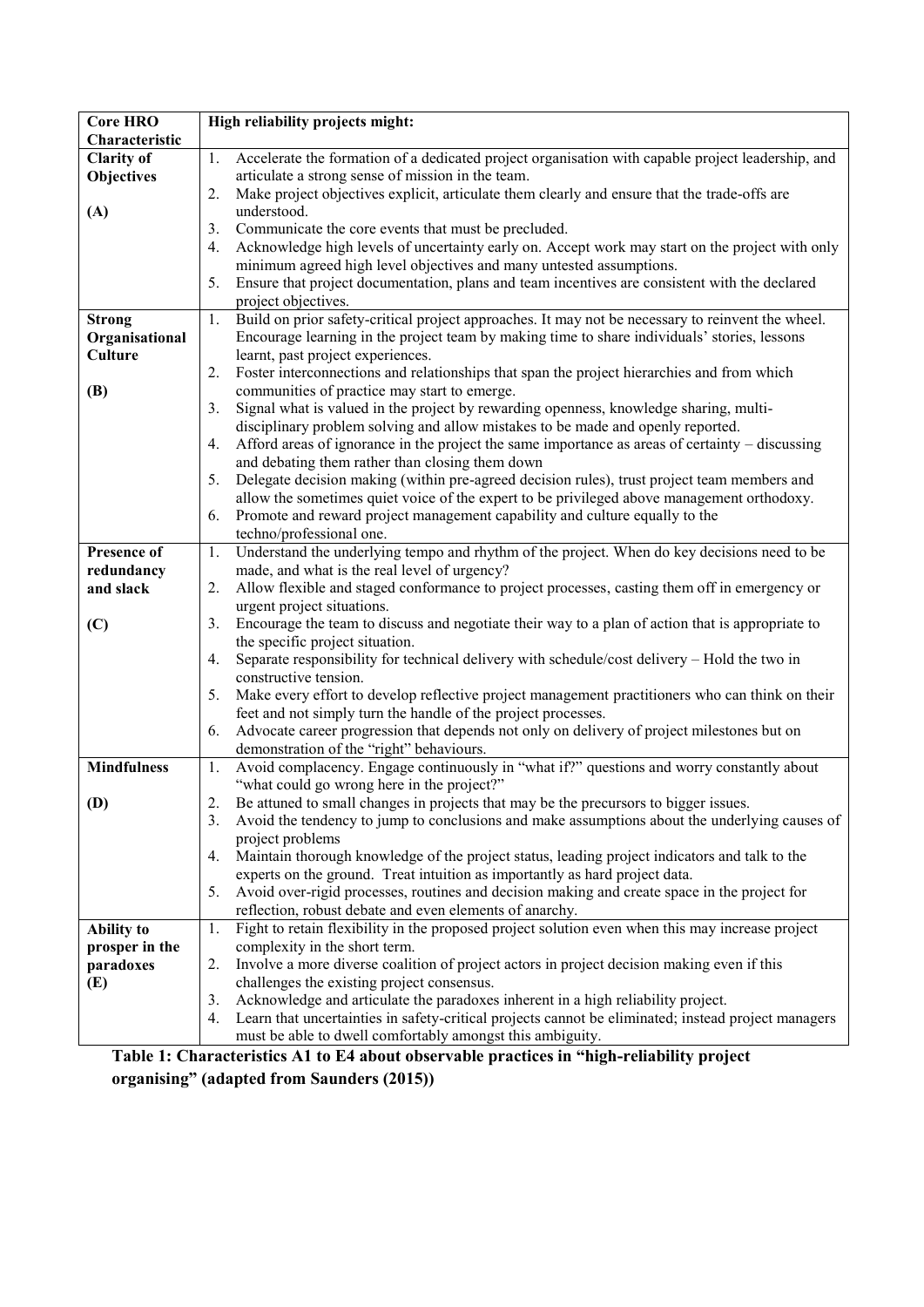### **3. Methodology and Methods**

The ontology underpinning the study is an objectivist one, which demands that reality is objective and measurable and exists externally to its social actors (Guba  $& Lincoln, 1998$ ); and that generated knowledge should be based on observations of this reality (Grix, 2010). To achieve this, we adopted a qualitative research design which utilised semi-structured interviews (Cassell, 2011) to capture detailed accounts of how respondents identified, analysed and acted upon instances of project uncertainty. The study design was informed by extensive reviews of the literature on project uncertainty and theories of high-reliability organising and on the earlier work by Saunders (2015). Interviews were held with 30 project management practitioners involved in nine large safety-critical projects. The projects were selected to reflect two main types: "*new build/new product introduction projects*" and "*maintenance projects*" and ranged in size from a three year, circa £35Million budget to a 10-12 year, circa £14Billion budget. None of the projects were yet complete. Each project was located within the UK (with the exception of one aerospace test facility which was located in Germany, but led from the UK) and most encompassed supply chains that were complex and international in nature. Each project was also highly regulated: internally through an independent inhouse regulatory division, and externally by the Office for Nuclear Regulation and the Environment Agency for civil nuclear projects, and the European Aviation Safety Agency, Federal Aviation Authority and other national airworthiness bodies for civil aerospace projects. Individual semistructured interviews (lasting approximately 1 hour) were undertaken at the project sites during 2014. Several respondents per project were interviewed to minimise individual respondent bias. Respondents were chosen using intensity sampling (as a form of purposeful sampling where respondents are selected who are experts about a particular experience(Morse, 1994,p228)). An anonymised list of the nine projects and the respondent roles is provided in Table 2 below. The projects are coded CA1 to CA4 for the civil aerospace projects and CN1 to CN5 for civil nuclear.

During the interviews respondents were asked to recount instances of uncertainty that had arisen during their project. Respondents were free to choose any instance of uncertainty, at any stage of the project lifecycle.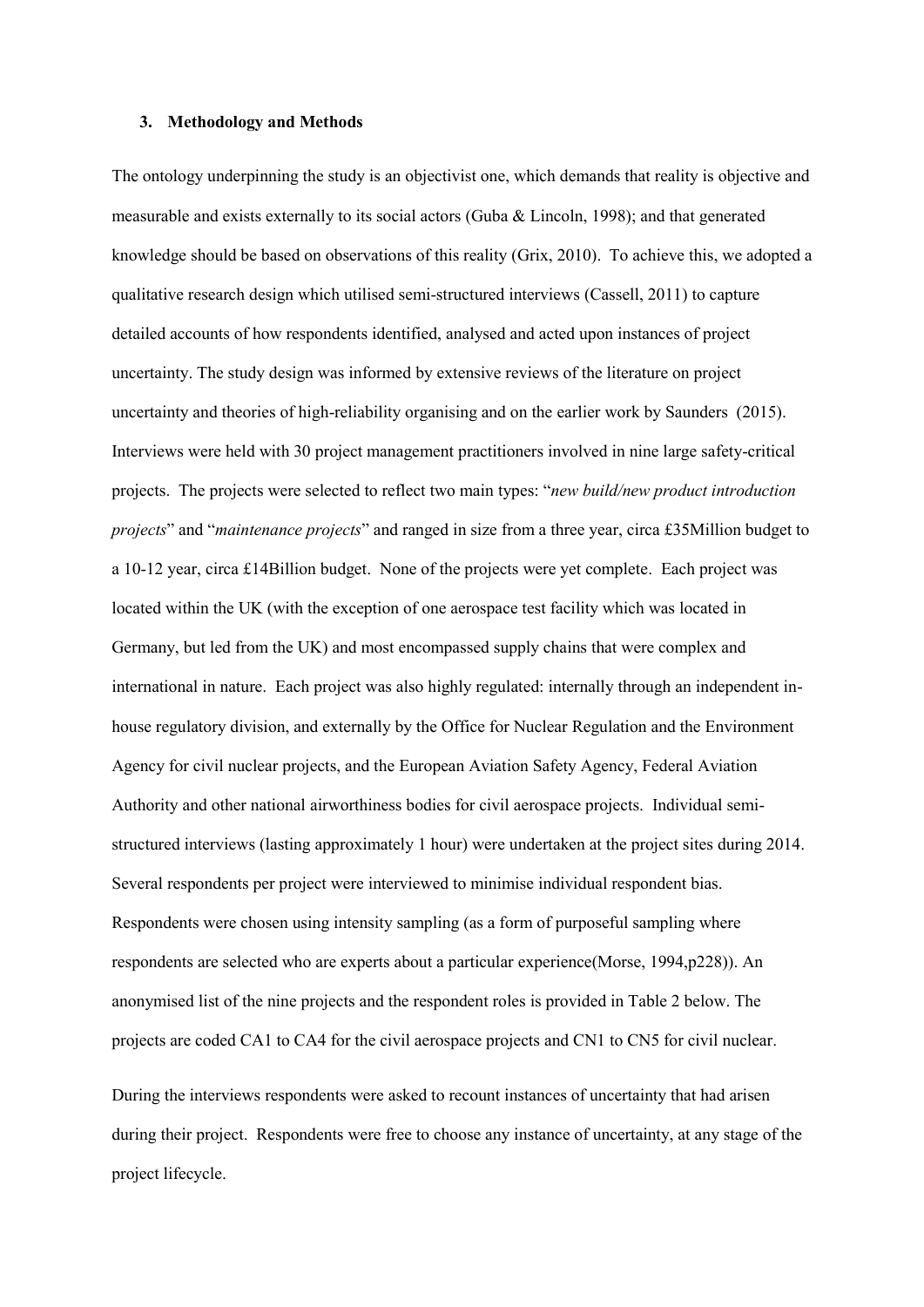| <b>Project Description</b> | Code             | <b>Industry Sector</b> | <b>Project Type</b>   | <b>Respondent Roles</b>         |
|----------------------------|------------------|------------------------|-----------------------|---------------------------------|
| Intermediate level         | CN1              | Civil Nuclear          | maintenance           | Project Engineering Manager     |
| waste (ILW) storage        |                  |                        |                       | Project Director                |
| facility                   |                  |                        |                       | Project Controller              |
|                            |                  |                        |                       | <b>Commercial Manager</b>       |
| Reactor life-extension     | CN2              | Civil Nuclear          | maintenance           | Group Head of Project           |
| project                    |                  |                        |                       | <b>Technical Lead</b>           |
|                            |                  |                        |                       | Sub-project Manager             |
|                            |                  |                        |                       | Sub-project Manager             |
| Development of new         | CN3              | Civil Nuclear          | new build/new product | Senior Project Manager          |
| civil nuclear test         |                  |                        | introduction          | Project Manager                 |
| facilities                 |                  |                        |                       | <b>Risk Analyst</b>             |
| Nuclear new build          | CN4              | Civil Nuclear          | new build/new product | Programme Manager               |
| project                    |                  |                        | introduction          | Programme Manager               |
|                            |                  |                        |                       | Programme Manager               |
|                            |                  |                        |                       | Programme Manager               |
| Decommissioning of         | CN <sub>5</sub>  | Civil Nuclear          | maintenance           | Project Manager                 |
| specific elements of       |                  |                        |                       | <b>Commercial Manager</b>       |
| nuclear power station      |                  |                        |                       | Client account director         |
| Development of major       | $\overline{CA1}$ | Civil Aerospace        | new build/new product | Subsystem Programme             |
| component of new           |                  |                        | introduction          | Manager                         |
| wide bodied airliner       |                  |                        |                       | Subsystem Programme             |
|                            |                  |                        |                       | Manager                         |
|                            |                  |                        |                       | Deputy Programme Executive      |
| Retrofit of safety-        | CA2              | Civil Aerospace        | maintenance           | In service Programme manager    |
| critical assemblies to     |                  |                        |                       | <b>Operations Shift Manager</b> |
| in-service aircraft        |                  |                        |                       | Project Team Leader             |
| Phased upgrades to in-     | CA3              | Civil Aerospace        | maintenance           | Deputy Programme Executive      |
| service aircraft           |                  |                        |                       | Chief of Subsystem              |
|                            |                  |                        |                       | Integrated Project team Leader  |
|                            |                  |                        |                       | Integrated Project team Leader  |
| Development of new         | CA4              | Civil Aerospace        | new build/new product | Programme Executive             |
| test facility              |                  |                        | introduction          | Project Manager                 |

# **Table 2: Case study projects and respondent roles**

# Part Two

I'd like you to recall 2 instances of project uncertainty that have occurred on this project. Please would you talk me through these incidents.

- How did the uncertainty emerge?  $\bullet$
- How was the uncertainty identified?  $\bullet$
- Who were the main actors and what did they do?  $\bullet$
- How was the uncertainty analysed and interpreted?  $\bullet$
- What action was taken?
- What was the outcome of this incident of uncertainty on the project?  $\bullet$

## **Figure 1: Interview protocol**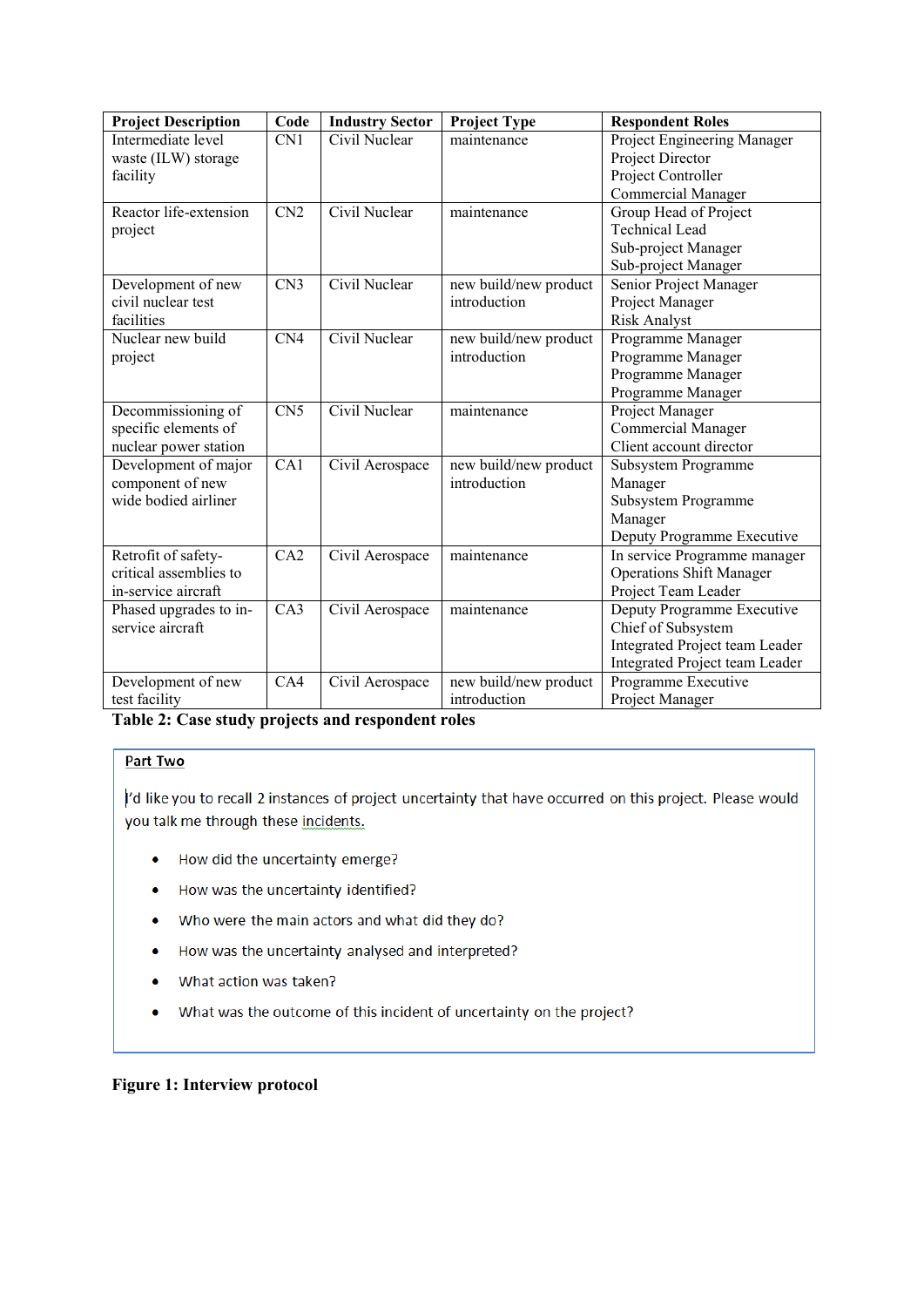The interview prompts (Figure 1) were based on Daft & Weick's (1984) theory of the organisation as an interpretive system and explored how the uncertainty had arisen, was acted upon and what its impact on the project was. To avoid leading respondents, the researchers made no mention of high reliability theory. Instead respondents recounted these vignettes of project uncertainty in their own words, producing rich, if subjective, retrospective recollections of the practices and behaviours that were adopted as a response to project uncertainty. In total, 47 vignettes of project uncertainty were described; 23 from aerospace and 24 from nuclear projects. Vignettes covered a range of emerging uncertainties, from the discovery of an oil leak in an aircraft gearbox, uncertainty over the choice of technology to use in a nuclear transfer flask, to uncertainty in the proposed organisational structure for a nuclear new build project.

The interview transcripts were uploaded into NVivo10. Using NVivo to support qualitative data analysis can improve data management, the transparency of the analysis and increase the flexibility of the analysis process (Crowley, Harré, & Tagg, 2002; Gibbs, 2014). However, there is a risk that NVivo can shape the analysis and that using software can alienate the researcher team from the data. In this study the software only provided organisational support for the analysis and no internal NVivo software rules were used to impose interpretations on the data. A technique called template analysis was used to analyse the transcripts. Template analysis involves the use of a coding template which is generated either *a priori* or from a preliminary analysis of a subset of the data (Brooks, McCluskey, Turley, & King, 2015). The coding structure in this study was *a priori* identified and comprised characteristics A1 to E4 of high reliability project organising as posited by Saunders (2015). This coding structure as it appeared in NVivo 10 is shown in Figure 2 below.

Each vignette was coded according to the template in Figure 2, by reading through the vignette looking for evidence for practices either consistent or at odds with each characteristic. King ( 2004) warns against the counting of the frequency of occurrence of each code in template analysis; as one cannot assume that the frequency of occurrence of a code represents its salience. Instead the distribution of codes across respondents and projects merely suggests avenues for further investigation.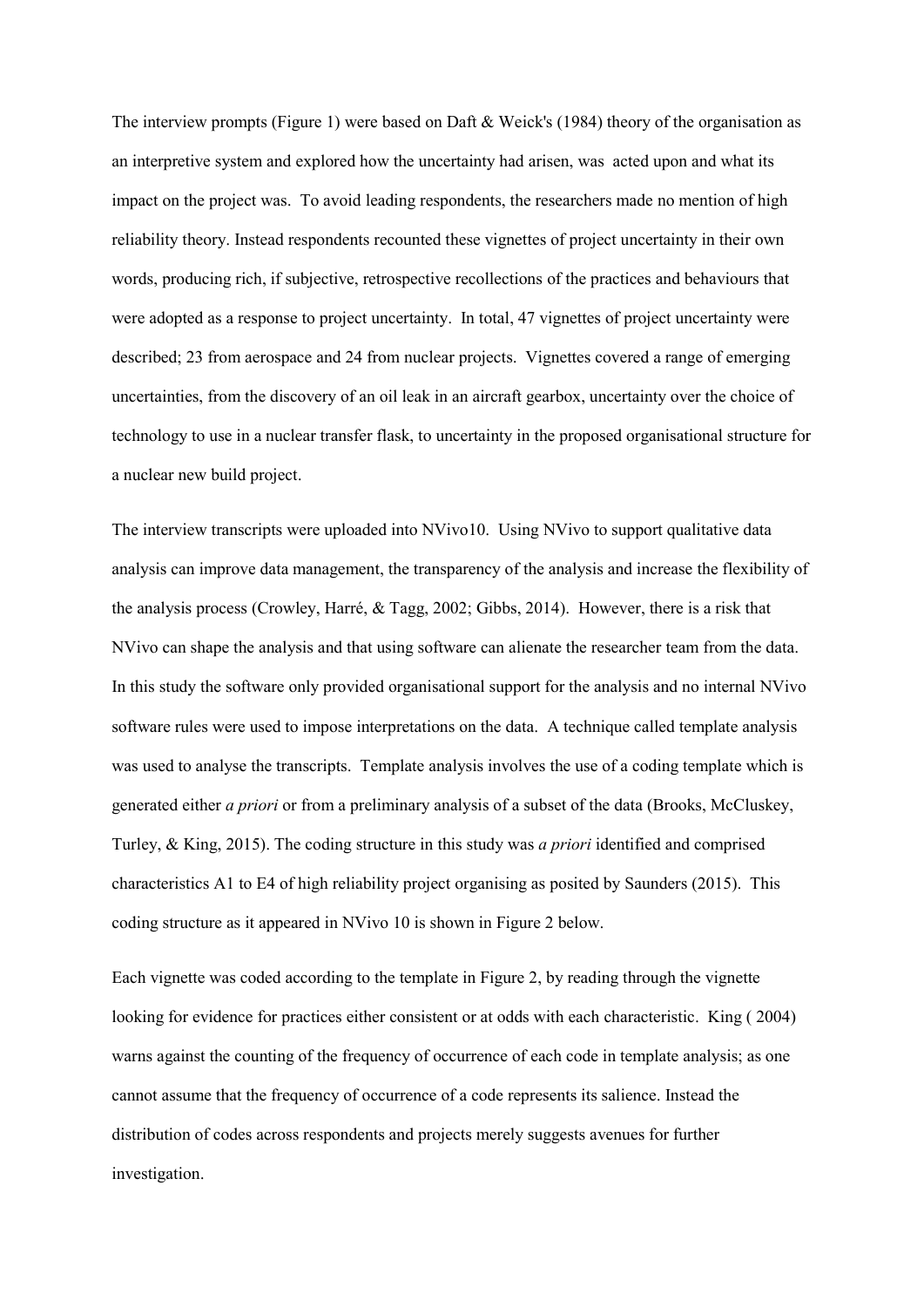|   | <b>Nodes</b>                                    |   |
|---|-------------------------------------------------|---|
|   | Name                                            | ā |
|   | A1_Objectives_Dedicatedproiteam                 |   |
|   | A2 Objectives Explicit                          |   |
|   | A3 Objectives Core events                       |   |
|   | A4_Objectives_Assumptions                       |   |
|   | A5 Objectives DocConsistency<br>о               |   |
|   | B1_Culture_Learningpastprojects                 |   |
|   | <b>B2 Culture CommunitiesofPractice</b>         |   |
|   | <b>B3</b> Culture openess mistakes              |   |
|   | B4 Culture-Doubtanddiscovery                    |   |
|   | <b>B5 Culture DelegateDecisions</b>             |   |
|   | B6 Culture PromotePMcapability                  |   |
|   | C1_Redundancy_Tempo&rhythm                      |   |
|   | C2_Redundancy_FlexibleProcesses                 |   |
|   | C3 Redundancy DiscussionNegotiation             |   |
|   | C4_Redundancy_ConstructiveTensions              |   |
|   | C5 Redundancy ReflectivePMs                     |   |
|   | C6 Redundancy Rightbehaviours CareerProgression |   |
|   | D1_Mindful_AvoidComplacency                     |   |
|   | D2_Mindful_Smallchanges                         |   |
|   | D3 Mindful Jumpconclusions                      |   |
|   | D4 Mindful thoroughknowledge                    |   |
|   | D5_Mindful_Avoid_overrigidity                   |   |
|   | E1 Paradox Retainflexibility                    |   |
|   | E2 Paradox Diversityindecisions                 |   |
|   | E3 Paradox articulatethem                       |   |
| r | E4 Paradox Dwellcomfortablyinambiquity          |   |

# **Figure 2: Coding template for evidence for high reliability practices as a response to project uncertainty**

## **4. Findings**

The findings are organised around the 5 features of an ideal-type high reliability organisation and the associated principles of *high reliability project organising* posited by Saunders (2015). Within each section we have also highlighted areas of commonality and difference between the two sectors, and areas of alignment and dissonance with theories of high reliability organising, the implications of which we return to in the later discussion.

## **4.1 Clarity of Objectives**

In both sectors the projects were organised as dedicated project teams in line with characteristic A1; the size, priority and consequential nature of the projects made this an essential prerequisite. These teams were multi-layered with core programme delivery teams supplemented with a number of temporary work package specific teams, tasked with designing and delivering a particular aerospace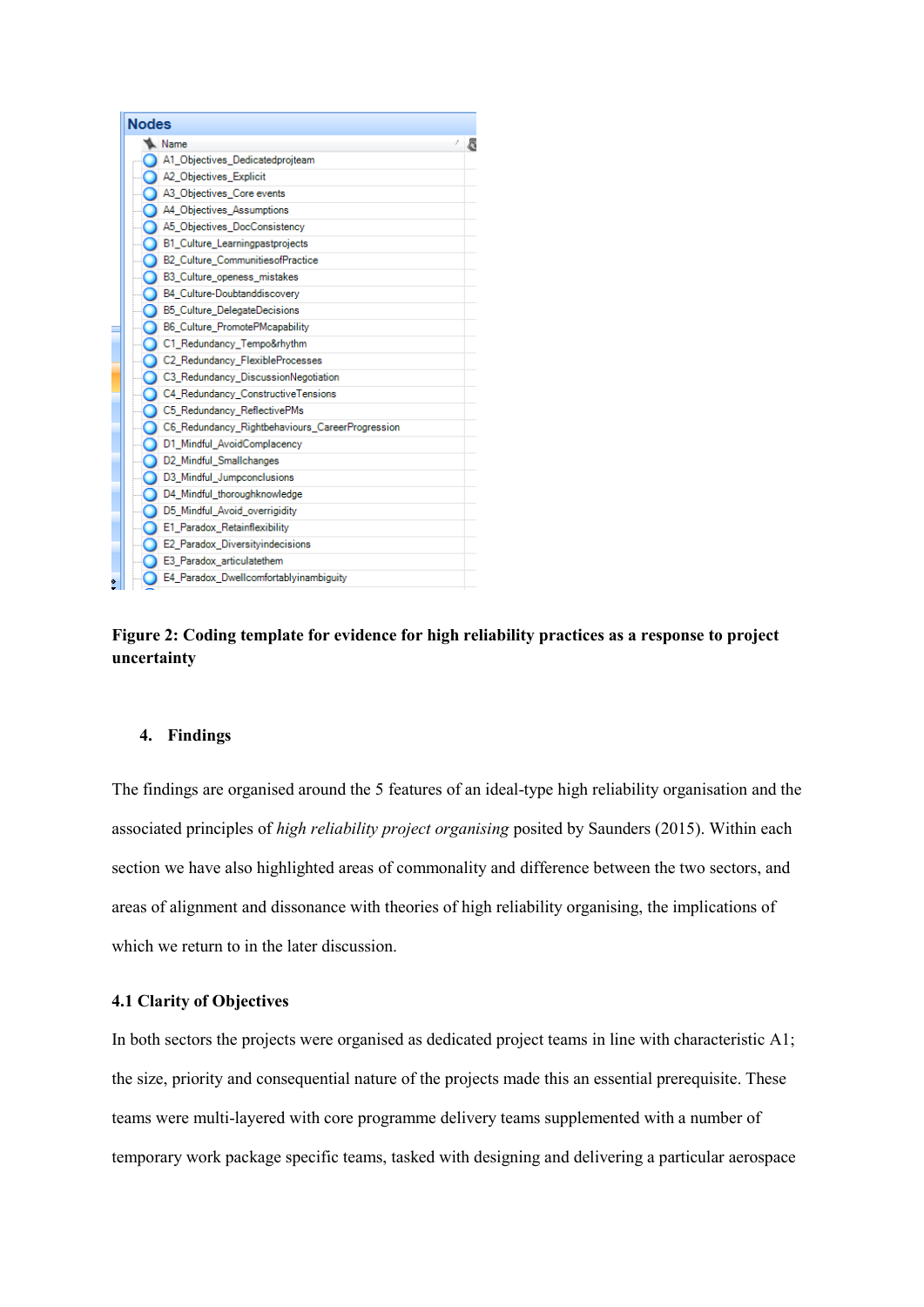subsystem, or planning the optimal sequence of installing services into different areas of a new nuclear power station. Instilling the right values and behaviours in each of these dispersed and disparate teams was not without challenge, as demonstrated by this quotation from a civil nuclear programme manager.

*"There has been a great deal of effort put in to try to shape the structure, and make it a normal delivery organisation. We have made some progress. We inherited from [Organisation X] a structure which was based on contracts. You can't do a project like this. It's not just about contracts. It's about the interfaces and gaps between the contracts that are the problem. It's taken us a long time to shift away from this, to say we are going to manage by areas"*

Several respondents also discussed the need to work with assumptions when responding to uncertainty, often well into the detailed design phase – providing evidence for characteristic A4. For example in developing new nuclear test facilities (CN3) a respondent spoke of

*"There are too many unknowns in the project. We are working up the delivery brief. The project hasn't been given a definitive 'you shall do this, with this, at this time'. We are defining our own scope of delivery."* 

Faced with this situation, the projects proceeded cautiously and systematically, working with assumptions and drawing on all the expertise that was available (both within and beyond the project organisation) to try to reduce the uncertainties and consequent risks to project delivery. However there were some key differences between the sectors; with civil nuclear projects exhibiting a stronger sense of mission (characteristic A1), more acknowledgement of the trade-offs across performance objectives (A2) and of the core events that must be precluded from happening (A3). For example, when the objectives and delivery mechanism for a new Intermediate Level Waste (ILW) storage facility (CN1) were suddenly changed this created a high level of uncertainty. The team worked hard to define the new objectives and garner a renewed sense of mission in the projectdespite initially feeling frustrated by these upheavals in a project in which considerable emotional effort had been expended. On the same project the trade-offs in project priorities were openly stated, with the intention of encouraging desired project behaviours, for example by deliberately not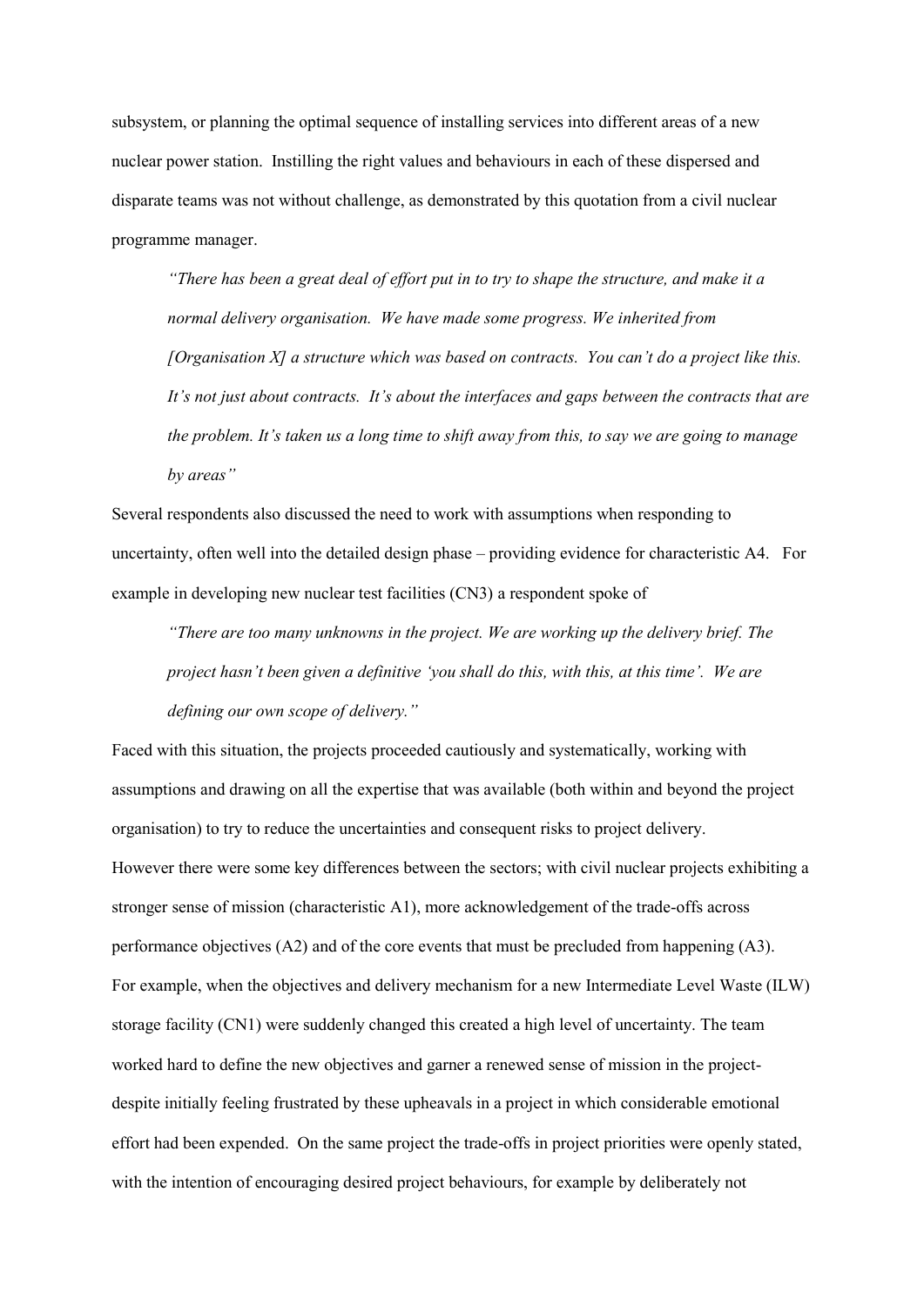specifying a due by date in the contract bid process. Civil nuclear respondents also recounted several examples of events that were not permitted under any circumstances such as failure to produce a safety case on time, or operating a nuclear power station outside the limits prescribed by the safety case. For example, during routine sampling within the graphite core of a nuclear power plant (CN2) higher than expected weight-loss was encountered, requiring the rapid writing of an emergency safety-case, without which the reactor would have been shut-down.

In civil aerospace, this clarity of objectives, whilst in evidence at the programme manager level, did not always permeate all areas and levels of the projects, as articulated by the following civil aerospace respondent:

*"the impact it has on uncertainty is that the people doing the work did not know that if the [new subsystem] had got on the aircraft we would have been stuck with it for a very long time, demolishing our salaries on a monthly basis"*

Another common concern, almost preoccupation, amongst civil aerospace respondents was that of securing resources, and the challenge of keeping specialist resources tethered to the project team. There were several examples of projects starting despite key resources still being fully utilised on other projects, and of organisational restructuring and frequent personnel changes impacting the project's sense of mission. Although the project teams were aware of this weakness in the organisational environment of the project, they were powerless to change it; evidence of the fragility of high reliability project organising.

# **4.2 Strong Organisational Culture**

Both sectors provided evidence of learning (B1), of taking visible actions that reward openness and knowledge sharing (B3) and of delegated decision making (B5).

*"At the end of day knowledge, skills, experience and wisdom are engendered in the people in the team. We learn. We become more competent individuals. So learning is shared with programme and stakeholders – done consciously."* Civil nuclear respondent

*"I've come from [x] programme and now work on [y] so I can share my experience with the new team. We do have lessons learnt logs and we typically do this at the end of each phase so I am about*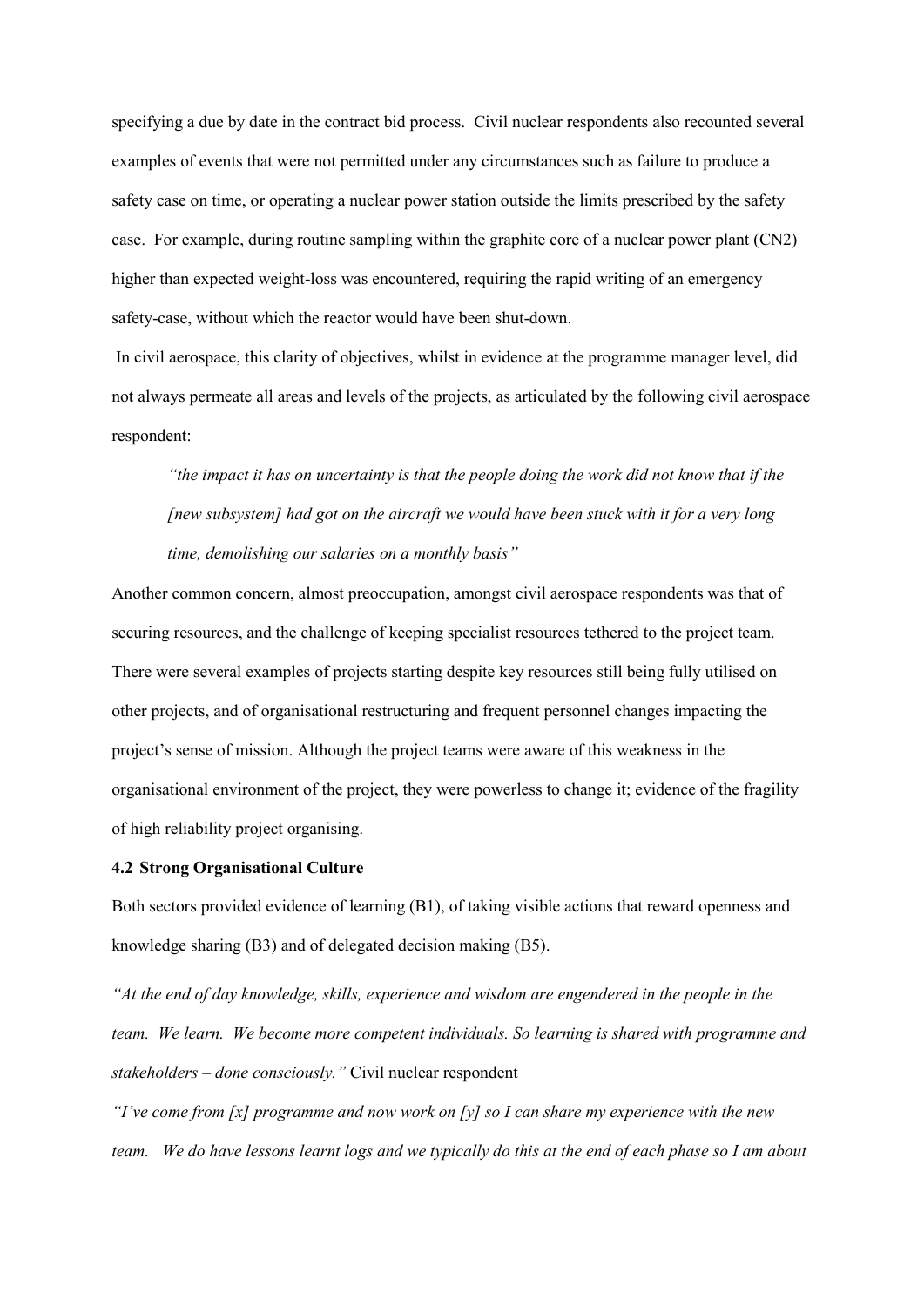*to do this for the current phase. I will look at what we did on the [x] programme and did we carry any mistakes into the [y] programme and I'll put processes and procedures in place to make sure that doesn't happen again. "*Civil aerospace respondent

Learning on projects in both sectors was deliberate. This learning was often codified (in the form of revised processes, or a lessons learnt log) and communicated to others to allow the lessons to be acted on throughout the project team. Overall learning was more formal within civil nuclear projects, with respondents being more likely to document learning from past projects and draw on those lessons learnt logs and revised processes. In contrast learning in the civil aerospace projects was often based on relationships, and knowing the right person to ask in a given situation – evidence of two contrasting learning strategies - codification vs personalisation - in the two sectors (Hansen, Nohria, & Tierney, 1999).

Openness and knowledge sharing (B3) as a response to project uncertainty was evidenced in both sectors as exemplified on the nuclear life extension project (CN2) below:

*"Prioritisation of tasks is done with the safety case officer but it's not an authoritarian approach. It is more about openness with partners. We work better when we are more open. Whenever a question is raised I try to make sure whoever has asked the question is satisfied with the answer."* 

The ILW storage facility project (CN1) provided further evidence of this desire to signal what is valued in the project and the sanctioning of a more collaborative style of working rather than a culture of blame.

*"For example we have to hold ourselves to account for time periods and also hold the contractors to account. If either side is going to fail we need to raise an early warning and work together with mutual trust and respect and co-operation to try to deliver a successful outcome. We need to be a much better client. This is totally alien to company culture."* 

In both sectors the ability to nurture a high reliability project culture of openness seemed to rely more on the interpersonal skills and sheer force of will of senior project staff, rather than being mandated by the host project organisation. The challenge facing respondents was how to encourage and nurture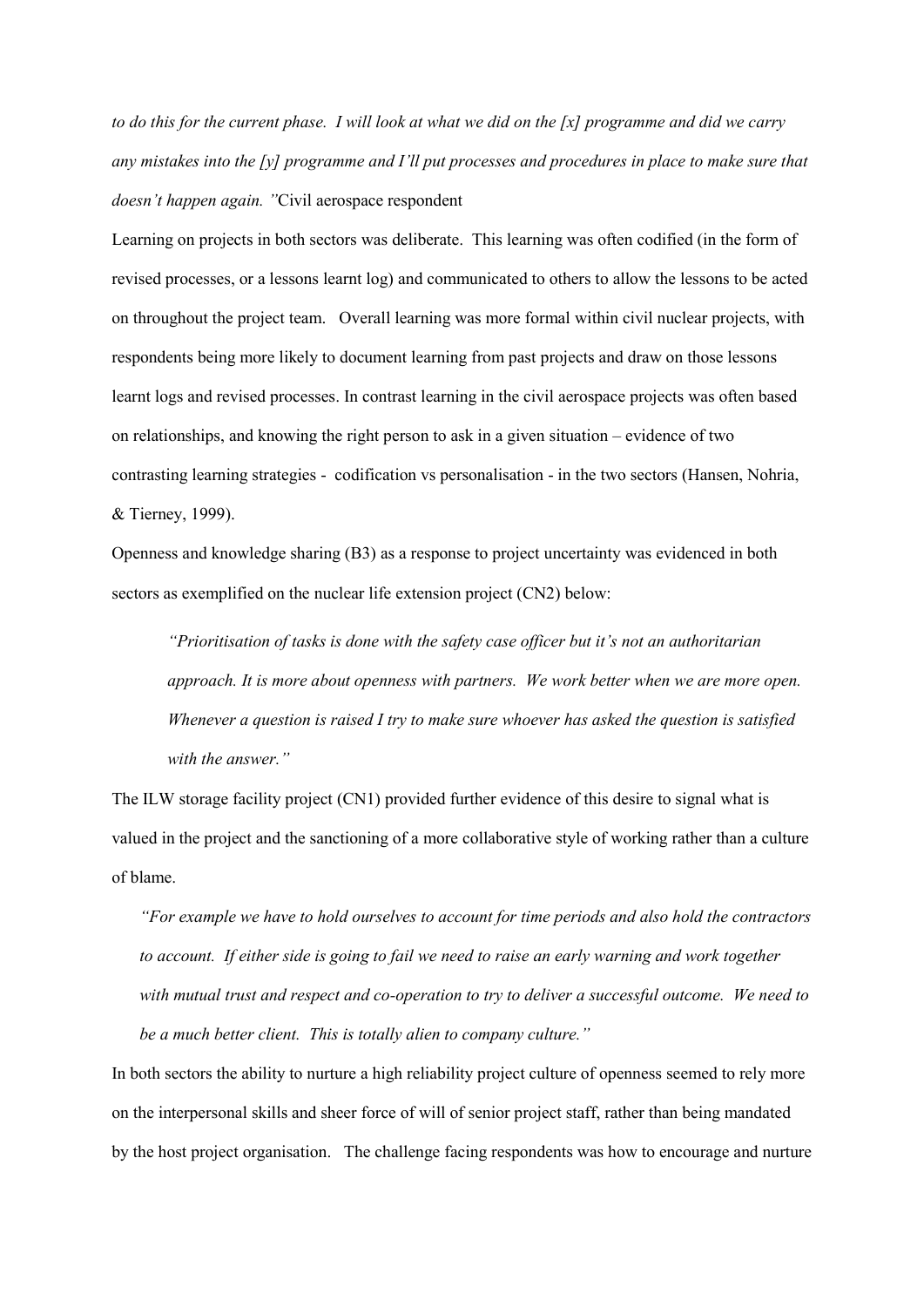this culture of openness, within a prevailing organisational culture that would often prefer not to *"admit to problems in capacity in the supply chain. So approach is that we will just muddle through the project and project timescale will just start to slip to the right."* (Civil nuclear respondent) Again this is evidence of the fragile nature of the high reliability project organisation.

Individuals, including those outside the core project organisation, were also generally empowered to discuss and make technical decisions (B5) in response to project uncertainty as articulated here:

*"We got the people who were involved at the time, who were the experts in the design, as the [component] suite is contracted out to external third parties on a design and make basis. They are the experts in this technology, not us."* Civil aerospace respondent

This privileging of technical experts was widely encountered across both civil nuclear and aerospace projects. Perhaps due to the complexity of the technology, the project management practitioners regularly sought out the organisation's key technical specialist to understand a problem, better quantify the risks associated with different courses of action and for reassurance that nothing had been missed. The challenge facing especially the civil nuclear industry is the impending retirement of large sections of the technical nuclear community (Cogent, 2009; Kettunen, Reiman, & Wahlström, 2007) and the subsequent loss in expertise. This is a further illustration of the fragility of high-reliability project organising, which depends on deep and often tacit technical knowledge, which will one day be lost to the organisation.

A key difference between the two sectors was in their willingness to afford areas of ignorance in the project the same importance as areas of certainty (B4). Several civil nuclear respondents provided examples of attempts to bring uncertainty out into the open, whereas there was limited evidence of this within civil aerospace. Civil nuclear respondents recognised that the first step in resolving uncertainty is to know where it resides, whether in the interfaces between contracts or technical specialists, or in the robustness of the base-lined project schedule as recounted by a nuclear respondent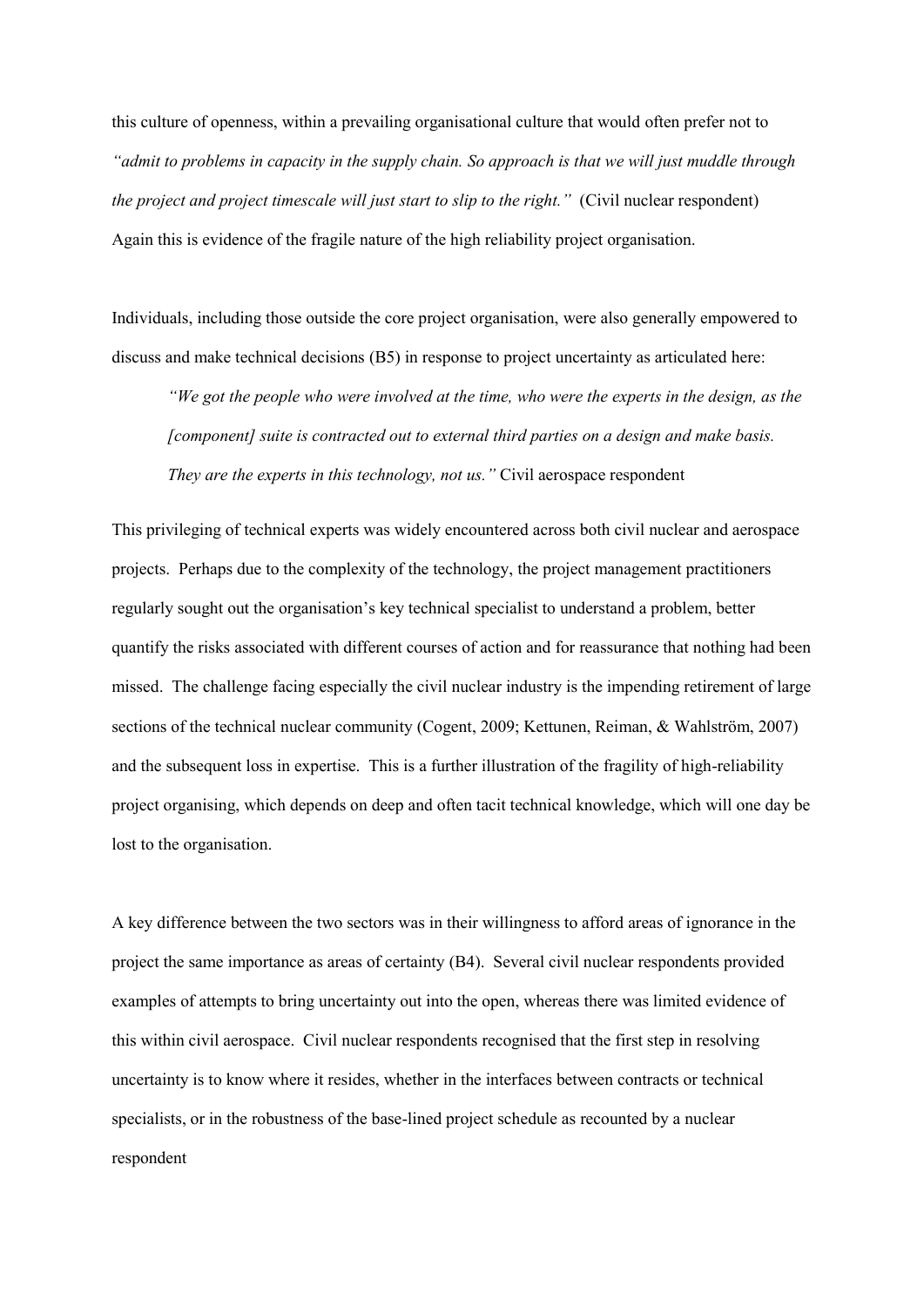*"What creates uncertainty is the failure to have a nice base-lined project. The approach to the schedule here is not the approach that I am used to. ….. Here a lot of it is coming from the Responsible Designer saying 'here is what we think we are doing'. So no one knows how long it is going to take. "* 

The project managers who were able to afford areas of ignorance the same or even greater priority than areas of certainty were lone voices at first in this project, but by working closely together and demonstrating small successes, they gradually engendered a noticeable cultural shift in the wider organisation.

*"Us as a small group of programme managers, we directly influenced the way the organisation is shaping itself and the level of rigour that is in the cost and the schedule plan."*

Civil nuclear respondent

Lastly, there was limited evidence in either sector of projects fostering interconnections that spanned project hierarchies (B2) or of rewarding project management capability and culture equally to techno/professional capability (B6). Nevertheless, there was an acknowledgement that core project teams and senior individuals within those teams had a responsibility to lead by example, encouraging the right behaviours early in the project delivery to avoid the confrontations that are often associated with managing contractors. In the nuclear sector an early contract was repeatedly delayed and its scope amended until the contract was no longer fit for purpose. Faced with a contract whose commercial arrangements were well adrift from the project objectives, the programme manager chose to terminate the contract for the following reason

*"and being the first contract, is this giving us the behaviours that we want to see on the project?"* Civil nuclear respondent

There were also instances of close, collaborative working with respondents building strong relationships, which helped resolve the tensions, trade-offs and inherent complexities of large-scale safety-critical projects.

*"We are a multifunctional team and I work with two colleagues – one supply chain chap and one engineering chap. We spend a lot of time together…..Our aim is as many engines on test as quickly as possible – execute certain experiments and learn as much as we can. The*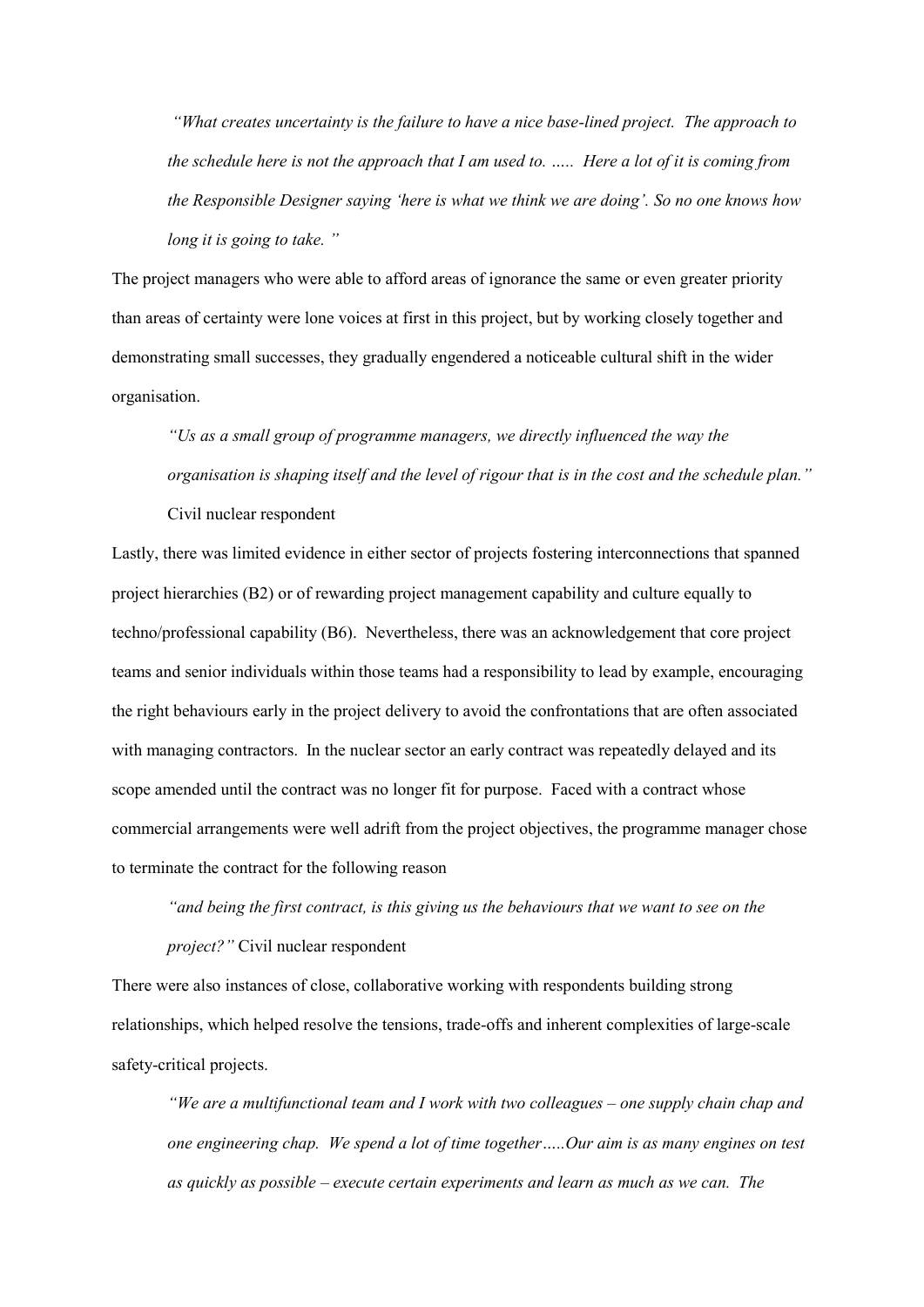*design is invariably late. Once we have the design we then struggle to get the parts in the door….We are constantly looking at the picture of variables that is driving the test programme – can we do this or that to maximise our learning?"* Civil aerospace respondent

### **4.3 Presence of Redundancy and Slack**

Both sectors provided evidence of projects allowing flexible and staged conformance to project processes (C1), of encouraging the team to negotiate their way to a situation specific plan of action (C3) and of the development of reflective project management practitioners (C5). Within nuclear, flexible conformance to project processes was shown on the ILW storage facility (CN1), where the levels of estimating uncertainty were high, due to the absence of norms for the required work scope. In response a conscious decision was made to prepare initial estimates with higher levels of uncertainty than those organisationally mandated.

*"This is new. Systems are not configured to allow this and approaches and procedures do not support it. So those are the challenges we face. Its obvious procedures don't work, systems do not support, so often flying on systems that are being pulled together as we go".* 

The Project Director had to tenaciously argue her case here with the project's sponsors, a brave step in a project closely monitored by the regulatory authorities and the UK National Audit Office.

In civil aerospace, the established rhythm of the development programme could quickly alter – accompanied by rapid escalation and prioritisation of tasks, as this case of a new subsystem being unfit for purpose for an aircraft engine shows.

*"I actually quite like it when the choice is clear – absolutely knackered or fix it now – easy decision – priority calls are easy to make, budget is available – go straight to top with no endless approvals required."* Civil aerospace respondent

Although the project was initially slow to realise the issues with the subsystem, once alerted to the seriousness of the situation the project cast off the established processes and rapidly developed a second solution in parallel with the first, to enable a quick switch-over to happen.

Many respondents across both sectors also described instances of project uncertainty where discussion and negotiation lay at the heart of the analysis process (C3). These discussions were always multi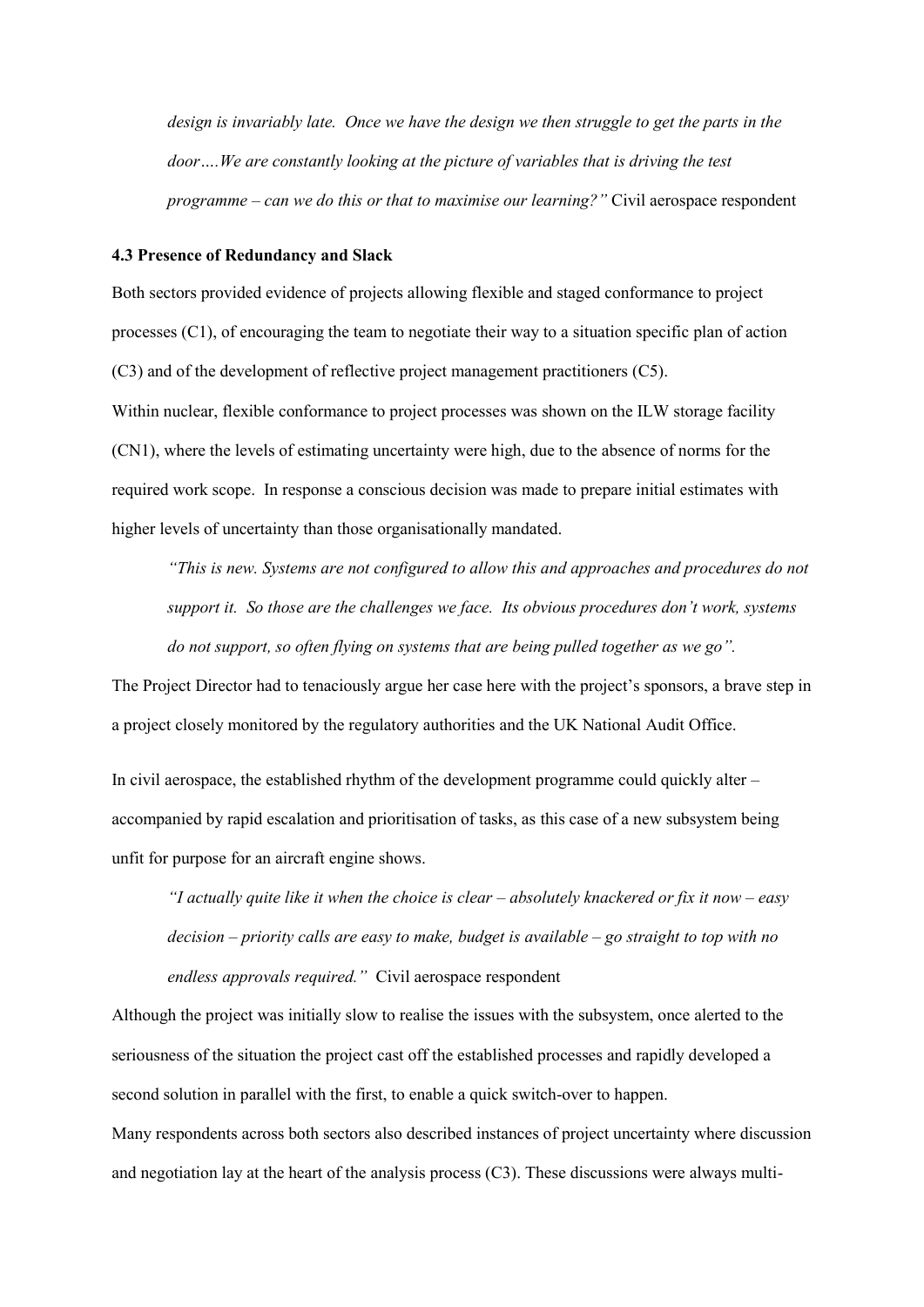functional in nature and usually included supply chain and customer representatives. The following quotation from the subsystem retrofit project (CA2) illustrates this.

*"There are a couple of turning points in all of this. We had a workshop January this year and we've had various meetings but as things got closer we were more confident that the design would pass qualification the urgency to get these things resolved rose. Some of the assumptions that were in the plan on day one needed to be revisited."* 

Further evidence of C3 was demonstrated in how the same project organised the roll-out of the retrofit parts, building in redundancy to the process so that the system as a whole became more reliable. This allowed different airline operators to work at different retrofit rates and evidenced a preference for a system wide solution rather than a project focused solution.

Evidence of the emergence of reflective practitioners (C5) was found in both sectors too, although there were more examples of it amongst civil nuclear respondents. For example one nuclear programme management team reflected at length on how to implement a more robust contractor engagement process within a conservative, contractually driven technical organisation.

*"The idea of the ECI [Early Contractor Involvement] was a little bit organic. We did some work with the civils and that was the starter. As time went on it became clear that such an approach could have wider benefits and this is how the strategy emerged. We started in civils and we have expanded this approach across all the disciplines and I would look to take this approach into future projects. It's a very good tool. I probably wouldn't have thought of by myself - I am not sure any of us would in isolation."* Civil nuclear respondent

These findings echo those of the civil aerospace projects in that, at least at the higher echelons of the management of safety-critical projects, practitioners are thoughtful and reflective, rather than trained technicians adept at turning the handle of well-documented project processes as argued by Crawford, Morris, Thomas, & Winter (2006).

There were areas of dissonance between the sectors in terms of understanding the underlying tempo and rhythm of the project (C2) and for separating responsibility for technical delivery from schedule/cost delivery (C4). Civil nuclear projects demonstrated less emphasis on time and tempo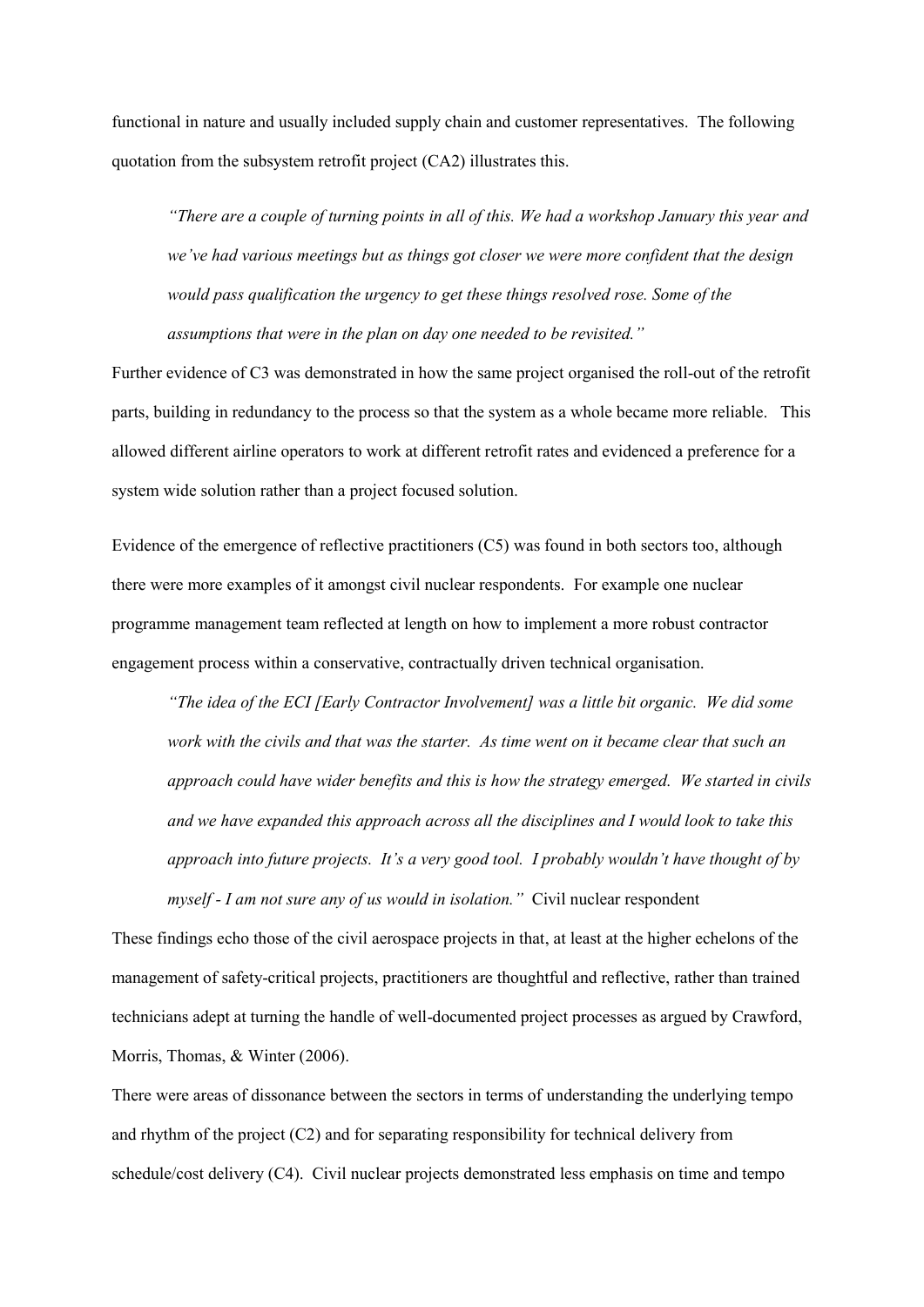(C2) than the rapid drum beat of the civil aerospace product development programmes, driven by entry into service dates. Even on the in-service nuclear plant (CN2) there was rarely a sense of urgency, with the project team working steadily towards the next safety-case. In civil aerospace the following quotation demonstrates that the way project uncertainties are managed is dependent on their nature and their speed of change.

*"I guess it's about pace of change – my job changes by the hour as I'm trying to execute an engine build. This market stuff – does it change monthly? No. Does it change year to year? Probably so I review it more infrequently."* Civil aerospace respondent

In contrast, there was much clearer separation of responsibility for technical delivery with schedule/cost delivery (C4) in nuclear projects than in aerospace. Interestingly, this tension was not viewed negatively, but rather as an effective means of maintaining conceptual slack in the organisation. For example

*"There is tension in the relationship between the technical and the project management guys but this is positive and encouraged as it provides multiple perspectives and diversity of opinion."* Civil nuclear respondent

Further evidence of this constructive tension was provided on (CN3) with one respondent commenting that

*"This is a really good bunch of people I work with. They fight and they bicker but at the end of the day they all work very hard together, to get the project delivered."* 

Another dimension to this tension was that between nuclear and non-nuclear professionals, who had different experiences of project delivery environments. For instance, there has been a transfer of project managers into nuclear new build from other recently completed infrastructure projects (Davies & Mackenzie, 2014). On CN4, this tension was evident as the 'non-nuclear 'programme managers sought to reduce the construction schedule duration by undertaking a number of activities in parallel with one another, a change strongly resisted by the 'nuclear' project managers.

### **4.4 Mindfulness**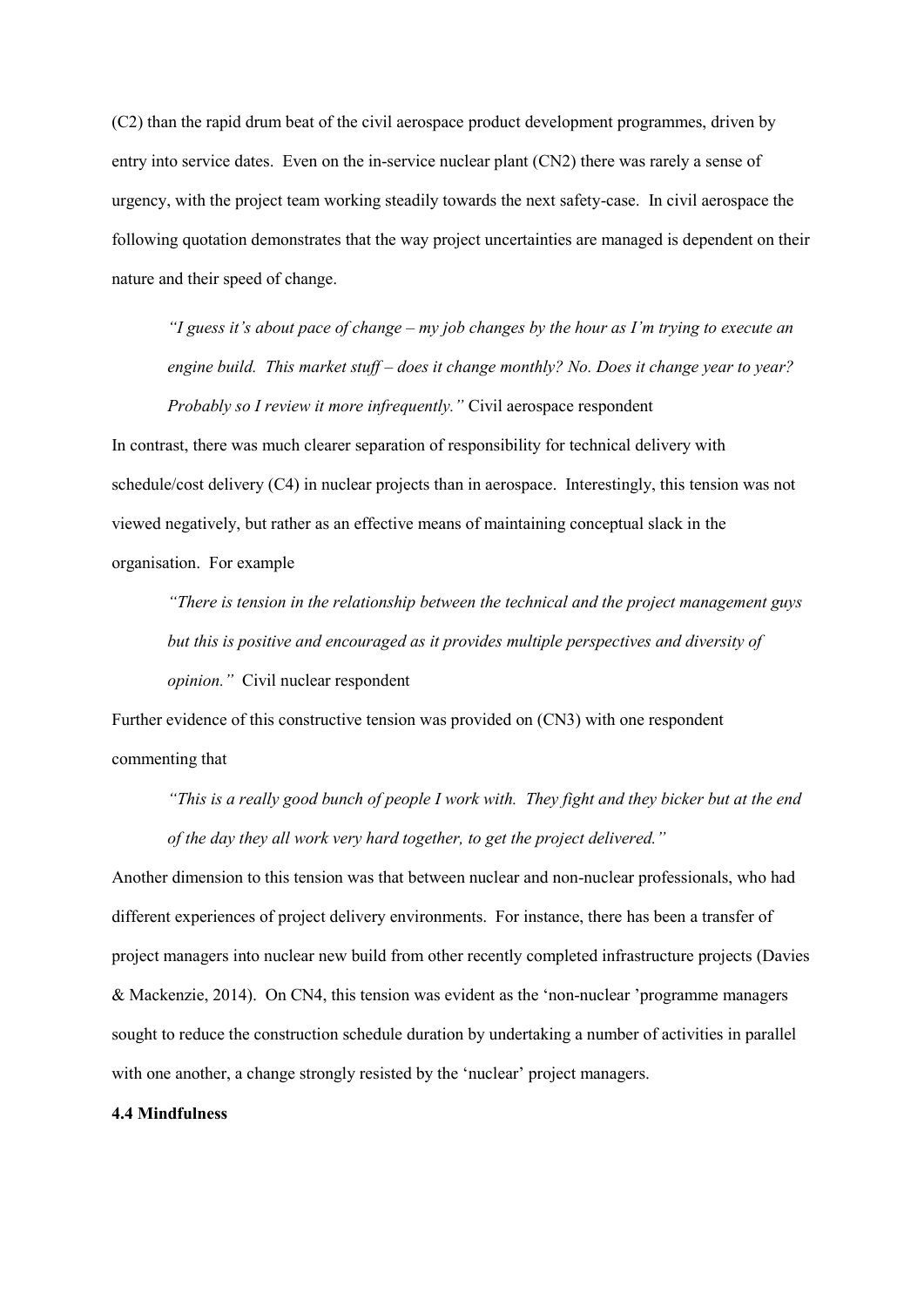Whilst this study found evidence for all the posited practices associated with mindfulness (D1-D5) in response to project uncertainty, there were commonalities and noticeable differences across the two sectors. In both sectors respondents stressed the importance of not jumping to conclusions (D3) and maintained a thorough knowledge of the project status (D4). However there was stronger evidence in nuclear projects for avoiding complacency (D1) and being attuned to small changes in projects (D2) and more evidence for avoiding over-rigid processes (D5) within civil aerospace.

Respondents in both sectors emphasised the need to understand what they did not know, and the effectiveness of simple questioning to help uncover the actual status of specific issues and increase their confidence in the available data. Respondents focused on the root causes of issues, avoiding jumping to possibly erroneous conclusions as shown here:

*"The issue emerged on a routine maintenance check that was done. That flight was then grounded and the units were stripped off and sent back to us for investigation. When we investigated it there was no fault found because it was as per the drawing but when we investigated further and took the cap off we noticed a reservoir of liquid."* Civil aerospace respondent

Respondents also described making judgement calls, assessing priorities and knowing when to escalate uncertain situations to senior management as shown here:

*"My role is to quantify and put enough value and structure in place to deal with that risk, and questioning, probing the teams to make sure that they have taken these actions both in the commercial teams and in the technical teams. I do that through experience and asking the right questions in reviews."* Civil nuclear respondent

*"Sometimes it is gut-feel and instinct, and you just get a feel for those are the three or four things I need to make sure are supported, coaxed along. The rest of the stuff will just happen."* Civil aerospace respondent

Individuals in both sectors utilised a range of approaches, e.g. active questioning, formal status reports, regular meetings, and relied on a combination of hard data and intuition (often based on extensive past experience) to process detailed information and act on it. This raises two challenges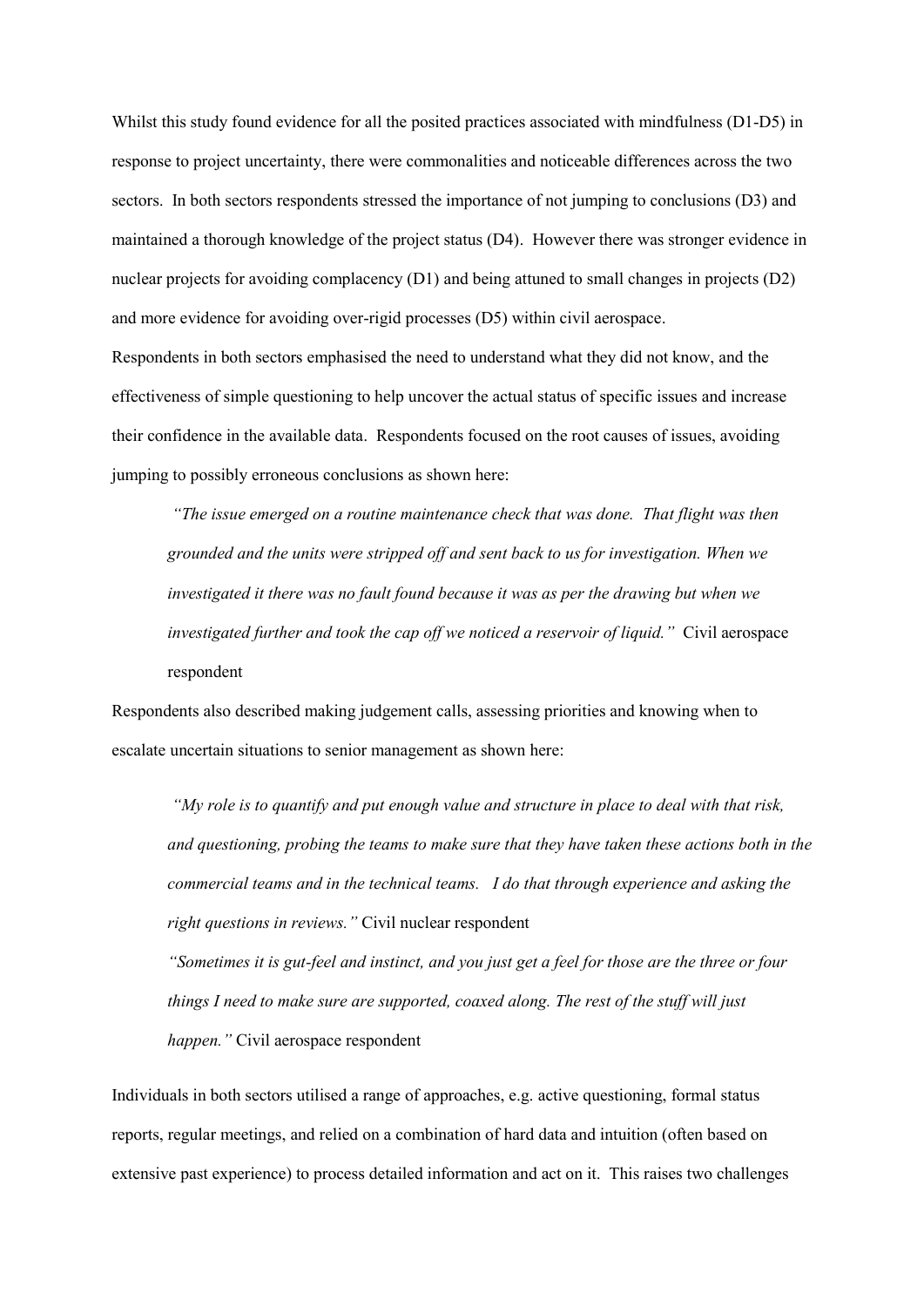for highly consequential safety-critical projects: how to avoid biased decision making (Gladwell, 2006; Tversky & Kahneman, 1982) when relying on intuition and judgement?, and how well equipped are these project management practitioners to anticipate and react to Black Swan events those that lie well beyond their span of experience? (Taleb, 2007)

No instances of complacency in nuclear projects were recounted (D1). Instead nuclear respondents seemed to share a nagging sense of what might go wrong on these highly-consequential projects and described "*sniffing out uncertainty by feeling my way, and trying to understand what I do not know*" and "*starting any project with a heightened level of nervousness, nervous energy almost, because you want to shake things and reduce the risks and uncertainties*". Experienced individuals had often been caught out on previous projects and consequently operated with an amplified awareness of what could go wrong. The picture in civil aerospace was more nuanced. On occasion, complacency manifested itself in the initial denial of issues. At other times, suppliers were not challenged on the robustness of their project schedules, as described by one respondent on the engine test facility (CA4)

*"We've used them [supplier Z] before ……. Out there we did have a similar situation but we managed to sit down with [supplier Z], to get them to understand that they were a month behind, and they held programme from that point onwards. That gave us a false sense of security, in terms of this particular project. "*

In contrast, another civil aerospace respondent had drawn up a Plan B approach, only to be unable to gain traction from the wider project organisation to resolve the issue.

*"So we are now in limbo waiting for this software test to be done. So this is all very uncomfortable now as it may end up being a major issue, in which case we will come under pressure to do a modification very quickly….. And we are still sitting here waiting around and it just doesn't feel quite right. Personally I think we should be doing some work now at small expense to develop the longer term solution to a certain level of maturity to give us a head start. The problem is the solutions don't fit within my subsystem, and nobody in the other functional areas is working on solving the problem"*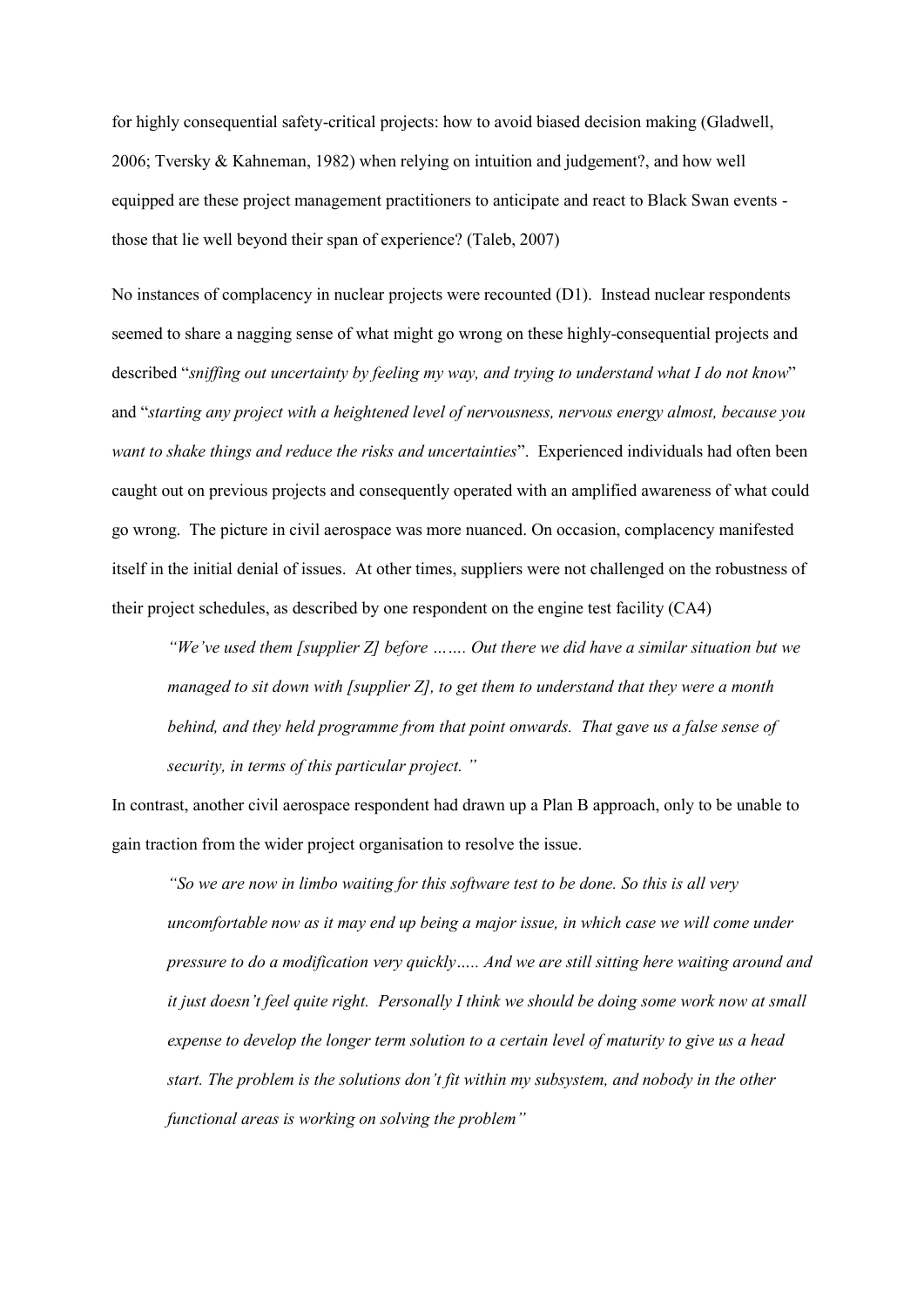Similarly, there was stronger evidence in civil nuclear for being attuned to small changes in projects that might presage more serious issues (D2). There were examples in both sectors where respondents did view small problems as warning signals of larger issues; or who double checked with the technical experts before proceeding with a technical solution. For example:

*"Yes being candid with you we've had a couple of incidents on site recently, where something isn't quite right, not big issues but they are sort of indicators of things we need to nail quickly"* Civil nuclear respondent

However, mindfulness seemed a more elusive characteristic in civil aerospace projects; its existence often threatened by schedule pressure caused by aggressive Entry to Service dates which had been pre- agreed with customers. For example:

*"So a few months back we had some issues. We had been running development engines, and on strip-down we found some debris in a certain part of the engine…At the time we put it down to development, may be during the manufacturing process some bits had been left behind. Subsequently we found a cracked [component] in another development engine, no debris and the crack was in a slightly different location, and we decided this was a manufacturing defect. We never really connected these two issues together. "* 

Contrastingly, in civil aerospace projects there was more evidence for avoiding over-rigid processes in projects (D5). Within civil nuclear projects structures and processes were rigid, informed by onerous regulatory regimes and the conservative nature of the industry as argued by (Oedewald  $\&$ Gotcheva, 2015) and (Saunders, Gale, & Sherry, 2015). There was only one instance of a project being structured more flexibly, as evidenced here:

*"We know what we want to do and when, but should new information emerge in the future, or the existing experimental plan is not delivering the data you want then you might have to revisit what you are doing, alter the plan, engage with people, do an independent review and get buy-in."* Civil nuclear respondent.

Paradoxically, within the civil aerospace projects, the complexity and turbulence of the engine development programme necessitated more flexible processes. Without this flexibility and rapid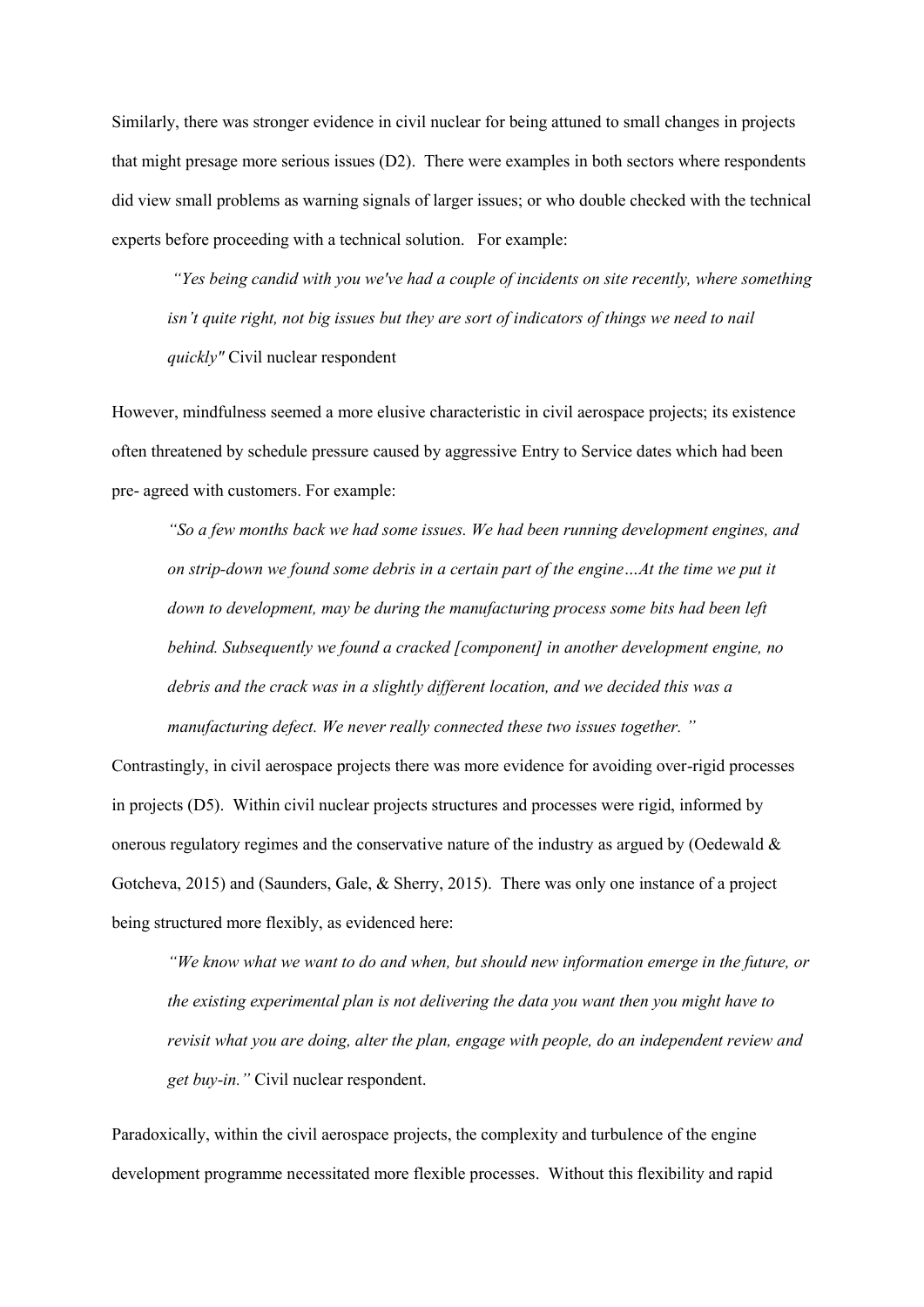recalculating and re-planning it would have been impossible to maintain the pace of progress on the engine development programme, maximizing the learning and increasing the maturity of the engine design as quickly as possible.

### **4.5 Ability to Prosper in the Paradoxes**

There was widespread evidence for projects in both sectors involving a more diverse coalition of individuals in project decision making (E2) and being able to deal with ambiguity (E4). Broad coalitions of decision making (E2) were reported on all nine case study projects, with a wide range of experiences and technical specialisms accessed in order to resolve uncertain situations. This coalition of experts was not confined to the host project organisation but was consciously cultivated within the wider supply chain.

For example, the new test facility project (CA4) recounted how expertise from ever widening circles of the supplier base was sought to resolve the challenge of transporting very large aircraft assemblies along the road network in Germany.

*"So they [our global physical logistics] came back with this information that we can't get through the bridges in Germany. So at that point we realised we had to engage with logistics professionals in Germany. So the [company Y] Germany team then engaged with some haulage companies out there to get them to look at, and understand the options that we had. "*  Civil aerospace respondent

Similar strong evidence for an ability to deal with ambiguity and be prepared for new uncertainties to emerge (E4) was noted across both sectors, as exemplified below:

*"I live with uncertainty. I know the [safety] cases are not lacking in uncertainty. I live with that – I am aware it is there and I openly introduce margin into the safety cases. I try to get one big margin or contingency on top of the safety case. I am happy that that process is happening and that's how I can live with it. "* Civil nuclear respondent

*"One of the key characteristics of the role is the ability to deal with ambiguity and uncertainty. The reality is that week in week out there will be uncertainty arising. My engineering background*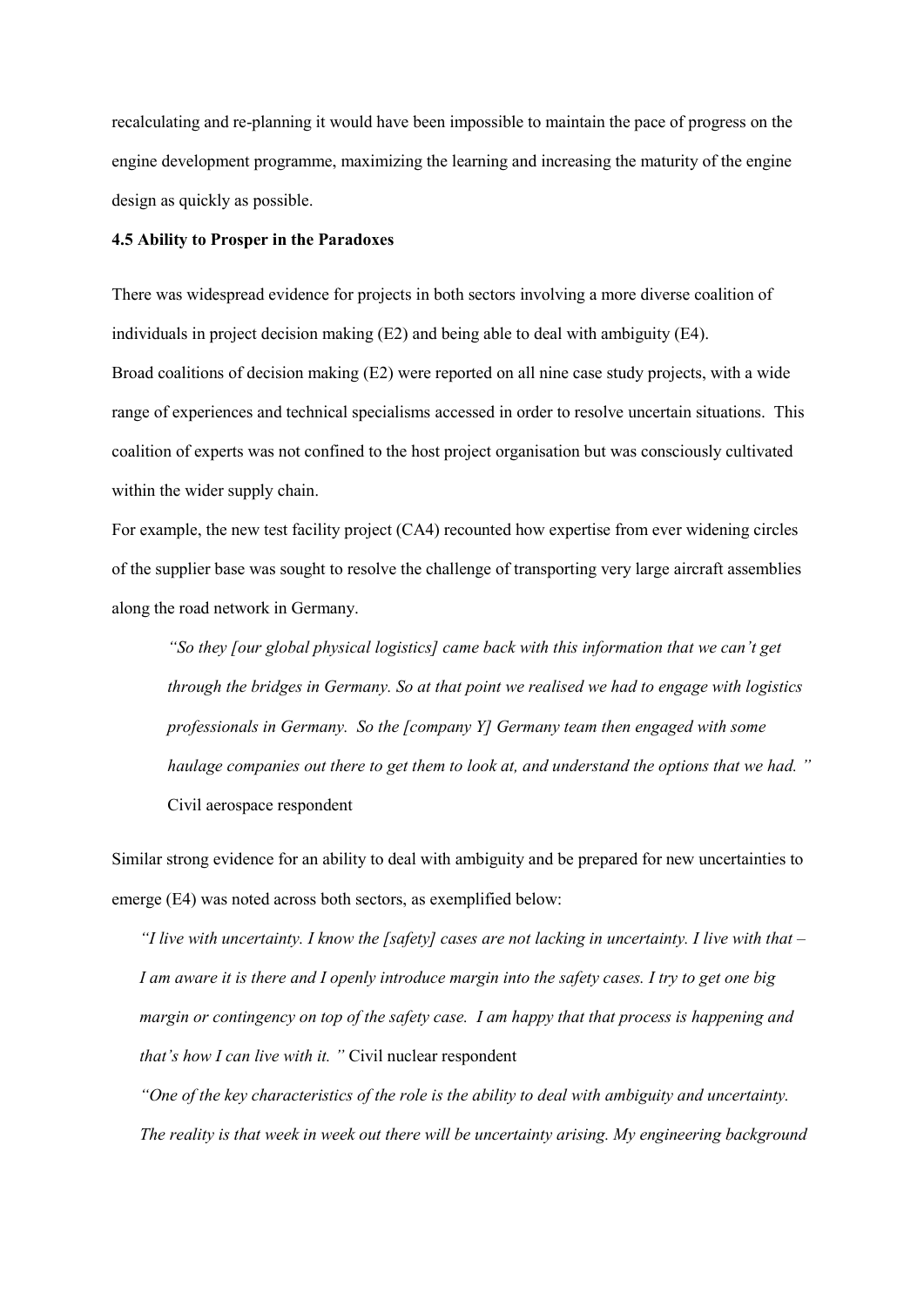*means I like to know everything that there is to know about something. Over time I've got more comfortable with dealing with uncertainty."* Civil aerospace respondent

Central to dealing with project uncertainty was the ability to balance the inevitable tension between being in complete possession of the necessary technical information and the need to drive progress on the project. Many respondents had learnt, often painfully, through past experience never to assume anything, to foster an attitude attuned to the presence of uncertainty, and to adopt a "risk mind-set" that went beyond merely attending to the project risk log.

However this study provided scant evidence of project management practitioners acknowledging and articulating the paradoxes in a high reliability project (E3). There were a couple of exceptions to this, most notably the following quotation:

*"I'm pretty convinced now, that uncertainty is a perception. By putting risk and opportunities and assumptions around it, it becomes more concrete and although there is still probability around it. You have to try and put a process around it and try to quantify it. The quantification is itself uncertain because you've got probabilities around it. But at least it's a structured process."* Civil nuclear respondent

Here, the individual, on whose shoulders the responsibility for project delivery rests, must satisfy the demands of project sponsors to quantify the level of uncertainty which resides in different elements of the project. Paradoxically, this process, however well-structured and intentioned it is, remains a highly subjective one, influenced by individual experiences, preconceptions and judgements.

Lastly, there was more evidence for projects sanctioning more flexible decision making structures and fighting to retain flexibility in the proposed project solution (E1) in civil nuclear than civil aerospace. For example, this quotation shows how the finding of optimal delivery mechanisms was prioritised over short term project progress on CN1.

*"So we have looked around and found out that Nuclear Decommissioning Authority have these NEC 3 based tools and contract management plans, but they have just not been brought to [Organisation A] site. So we have said we will be the pilot for [Organisation A]. We are*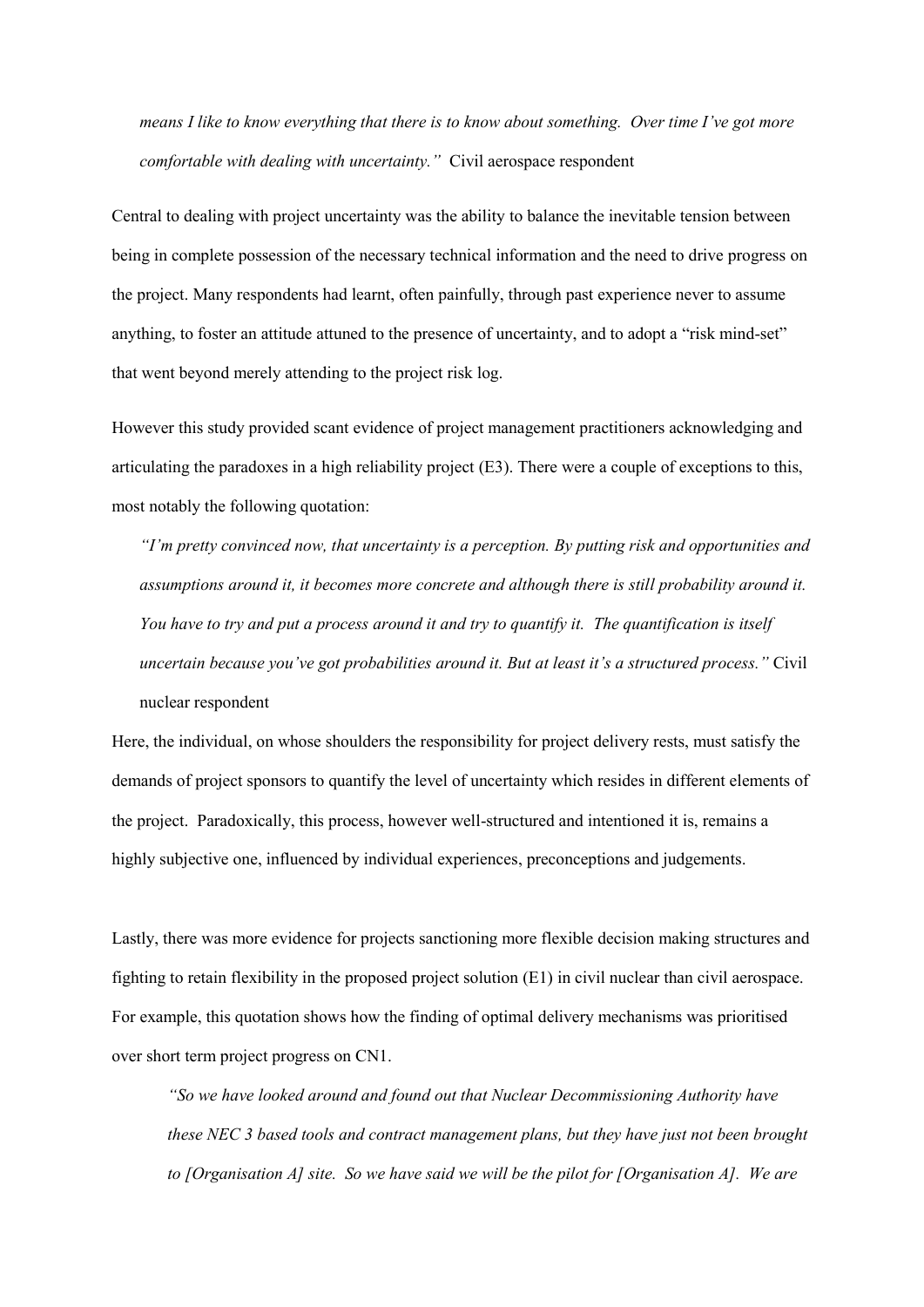*building a contract management plan and will try to coach the contractor with our contract and our rules of engagement with people on the ground. We will walk them through what has to be delivered, what the constraints are, in first couple of weeks of the contract. So we are trying to look forward as early in the contract as possible to try to anticipate issues, risks and uncertainties. "* 

Throughout this interview there was a real sense of an individual grappling with paradox; with the project being delivered very differently to previous projects, requiring flexibility and adaptation in hitherto rigid project processes. The Project Director has brought in external staff from a diverse range of backgrounds and experiences and strives to provide the leadership to hold fast to this course, even when issues and difficulties arise.

### **5. Discussion**

This study has provided empirical evidence for the adoption of high reliability practices as a response to uncertain situations in large-scale safety-critical projects. Respondents expressed a sense of balancing and juggling in the paradox, for example, in knowing whether to test new engines for flight or run further experiments; and provided evidence of learning, acting mindfully, avoiding over-rigid processes, and of upholding constructive tensions, conceptual slack and close interdisciplinary working.

However these practices were often fragile, with much depending on the tenacity and strength of will of individual project managers, rather than being embedded in the organisation's culture and memory (Schatzki, 2006). Perin (2005) calls for a culture of doubt and discovery as opposed to an all knowing command and control philosophy in these safety-critical environments. The indications of this study are that this culture of doubt and discovery relies heavily on the presence and practices of key individuals, rather than being established throughout project organisation. The challenge facing safety-critical projects is how to identify, develop and nurture sufficient numbers of such individuals who can begin to change the organisation's long established ways of working.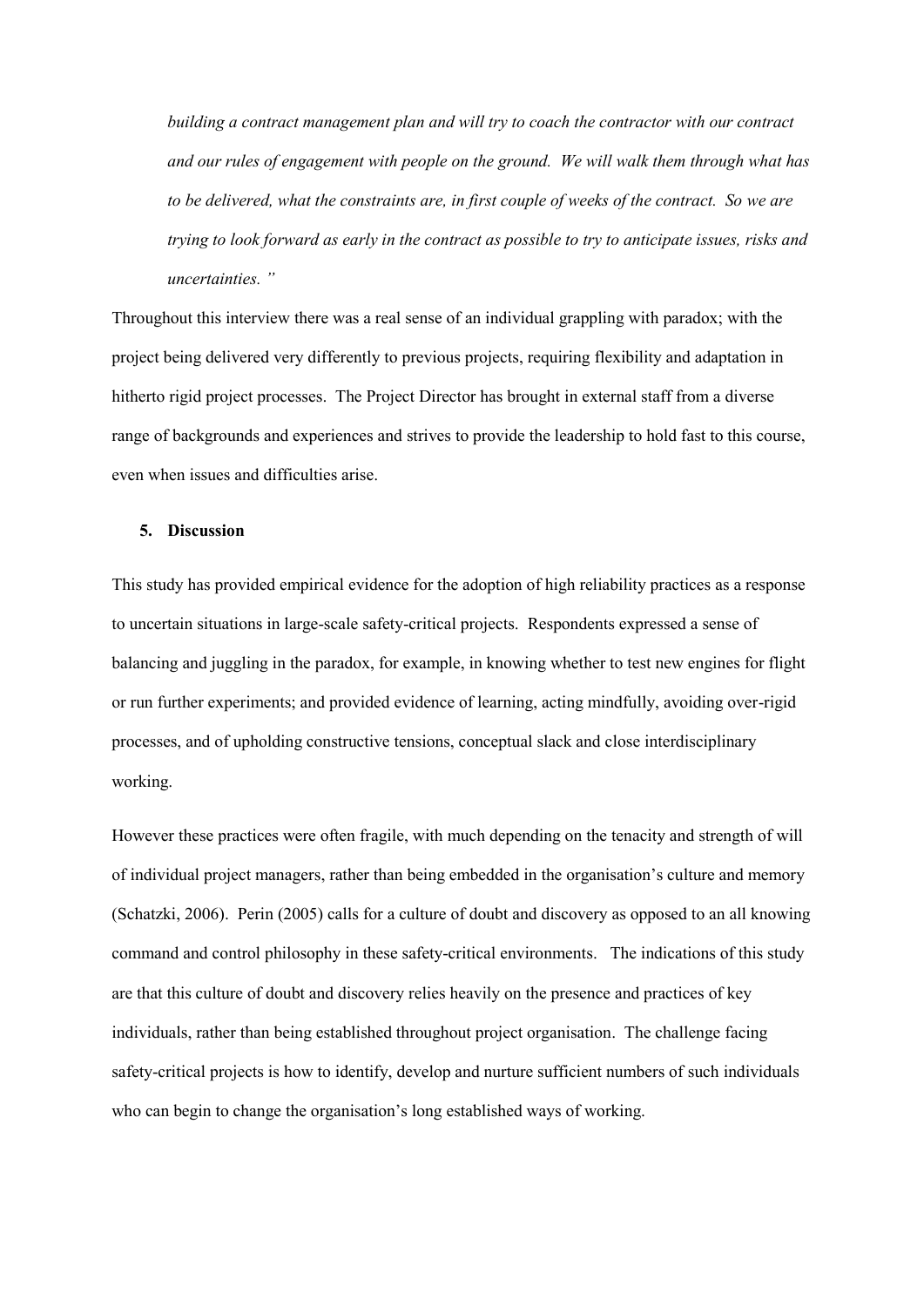High reliability practices in this study also often emerged in response to situation specific difficulties as argued by Barton et al. (2015) as opposed to being planned for from the start, and occurred at the project operational level, rather than being mandated by senior management. Another practical implication of this study is the need to increase senior management awareness of the principles of high reliability project organising.

Lastly, high reliability practices in dealing with uncertainty were often local to particular organisational structures and individuals, and were hard to influence beyond the core project team. Structural factors in both civil nuclear and aerospace often thwarted attempts by project managers to act in a manner more consistent with theories of high-reliability project organising. For example, complex ownership structures, the quasi public-sector nature, and short term incentive mechanisms in the civil nuclear industry can tempt organisations to adopt short-term financially expedient project solutions. Oedewald & Gotcheva (2015) also argue that it is difficult to delegate decision making in large nuclear projects as they are typically structured around long and often fragmented networks of contractors and subcontractors, not all of whom have specific nuclear industry expertise. And in civil aerospace, the commercial imperative to deliver safe engines to tight customer deadlines, can lead to suboptimal resource allocation, reactive responses to emerging problems and a pervasive organisational culture of firefighting. These are structural issues that reside beyond the sphere of influence of even the largest, most consequential safety-critical project.

This study also identified a number of sectoral differences between civil aerospace and nuclear projects. There was more evidence of practices associated with high reliability project organising in civil nuclear projects particularly in terms of characteristics A1,A2 and A3 (having a stronger sense of mission, clearer objectives and core events that had to be precluded), characteristics B3 and B4 (reporting mistakes openly and affording areas of ignorance in the project the same importance as areas of certainty), C4 ( better separation between technical and cost delivery), and D1 and D2 (no evidence of complacency and being attuned to small changes that could be the precursors to something bigger). In civil aerospace projects there was considerably more emphasis on the tempo of projects (C1), and on avoiding over rigid processes (D5). There was virtually no evidence of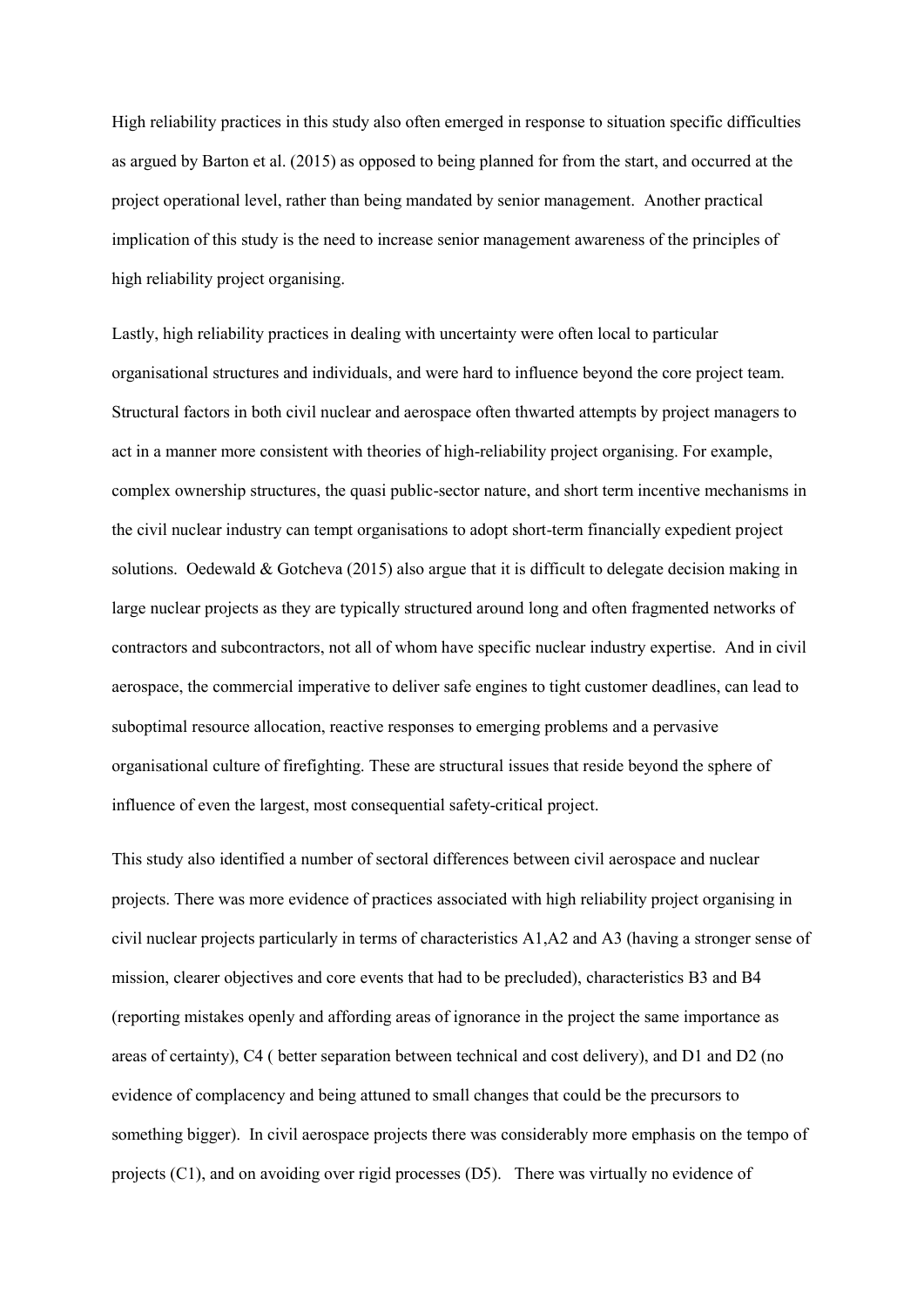practices at odds with high reliability thinking in civil nuclear. This differed from civil aerospace, where there were several instances where objectives were not clearly communicated, of complacency and slow initial reactions to emerging uncertainties. There are two alternative explanations for this. First, that the requirement for safety in nuclear is so absolute that technology has to be "right first time, every time", even if that means significant delays to a project. And secondly, that the high levels of secrecy and the need to be seen to be in control at all times in the nuclear industry, render any practices at odds with high reliability hidden and beyond the pale. This stands in stark contrast to civil aerospace where projects are driven by ambitious and highly public product launch dates, and development is a more iterative process, with more tolerance of errors and ultimately the assembly, engine or aircraft technology only has to be ultra-safe when it is ready to be certified and to fly.

There are a number of wider theoretical and practical implications of this study. Firstly, there is a risk that high reliability project organisations are viewed as somehow 'heroic'; embodying cultures and cognitive processes that enable high reliability projects to outperform non-high reliability projects (Saunders, 2015). This study has provided no empirical evidence of this. In any case there remain difficulties in defining what is meant by 'high reliability' (Schulman, 1993). Reliability in high reliability organisations has become a proxy for organisational effectiveness, but organisational effectiveness is another problematic construct. What is organisational effectiveness? From whose perspective is it being measured? For all the research into high reliability organisations, and the plethora of defining features for such organisations, high reliability remains subjective; an organisational attribute rather than an objective measure of performance. Additionally the majority of the research on high reliability organising has been descriptive in nature, based on case studies of particular organisational contexts. There has not yet been clear articulation of the mechanism by which the characteristics and processes of high reliability organisations translate into safe and reliable performance (Boin  $&$  Schulman, 2008). For example, which are the most important high reliability characteristics? How do these characteristics translate into effective and safe performance? Although attempts have been made to situate HRO theory within mainstream organisational theory (Creed,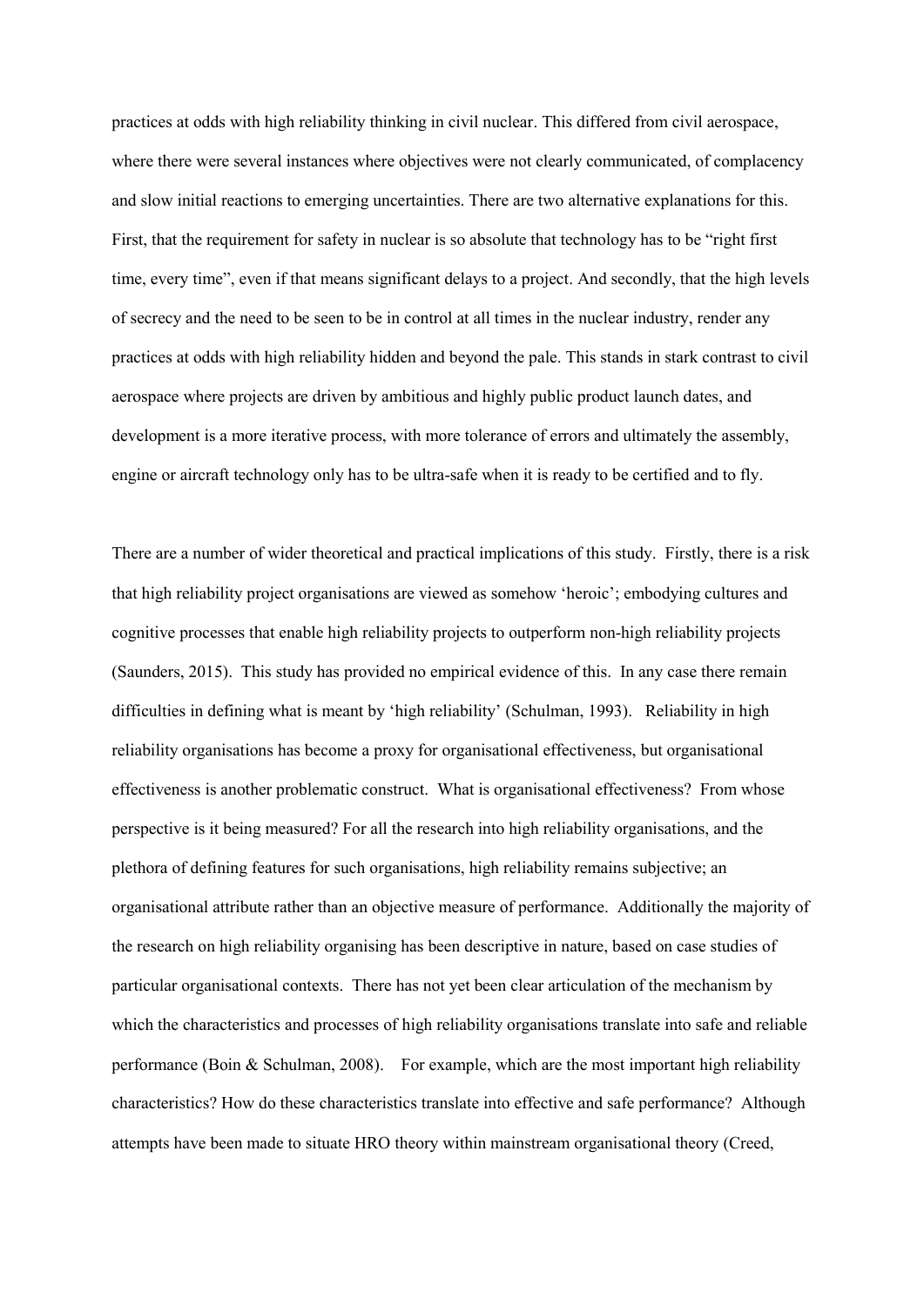Stout, & Roberts, 1993), a significant gap for both research and practice remains an overarching theoretical framework that would provide explanatory power to the principles of HROs.

Secondly, an important issue raised by this study is the transferability of prior high reliability organising research from the operational context into projects. We agree with Sullivan & Beach (2009) and Saunders (2015) that projects are particular forms of organisations in which the theories of high reliability organising might usefully be applied. Safety-critical projects do share many similarities with ongoing operations, notably their complexity, consequential nature, the presence of uncertainty and the marshalling of many specialist resources to enact organisational processes to deliver a set of objectives. However there are a number of differences between operations and projects, including the more measured tempo at which projects proceed and the temporary and nonroutine nature of the work (c.f. Lundin & Soderholm, 1995; Reich et al., 2013; Turner & Mueller, 2003). Finally, Schatzki (2006) contends that a key influence on organisational action is its sense of memory of practices and structures that have served it previously and this memory may simply not be present in a newly forged project organisation. We argue that the long term nature of large-scale safety-critical projects and the regular transfer of individuals from one project to the next enable Schatzki's (2006) organisational memory to be sufficiently preserved from one project to the next.

Finally, some might argue that the evidence for high reliability project organising in this study is simply a response to project organising, rather than being a specific response to project uncertainty. For example, learning from past projects, clarity of objectives and close interdisciplinary working are central to all aspects of project organising. In theory this is true, but as the litany of past failed projects attests, good project management practice is not always adhered to. The contribution of this study is to look at specific instances of uncertainty in highly consequential safety-critical projects, as recounted by those involved, to look for evidence of high reliability practices as a direct response to these uncertainties. We acknowledge that there is an overlap between specific responses to uncertainty and the broader issue of how a project is organised, and in this regard our findings that many practices in safety-critical projects are consistent with high reliability project organising are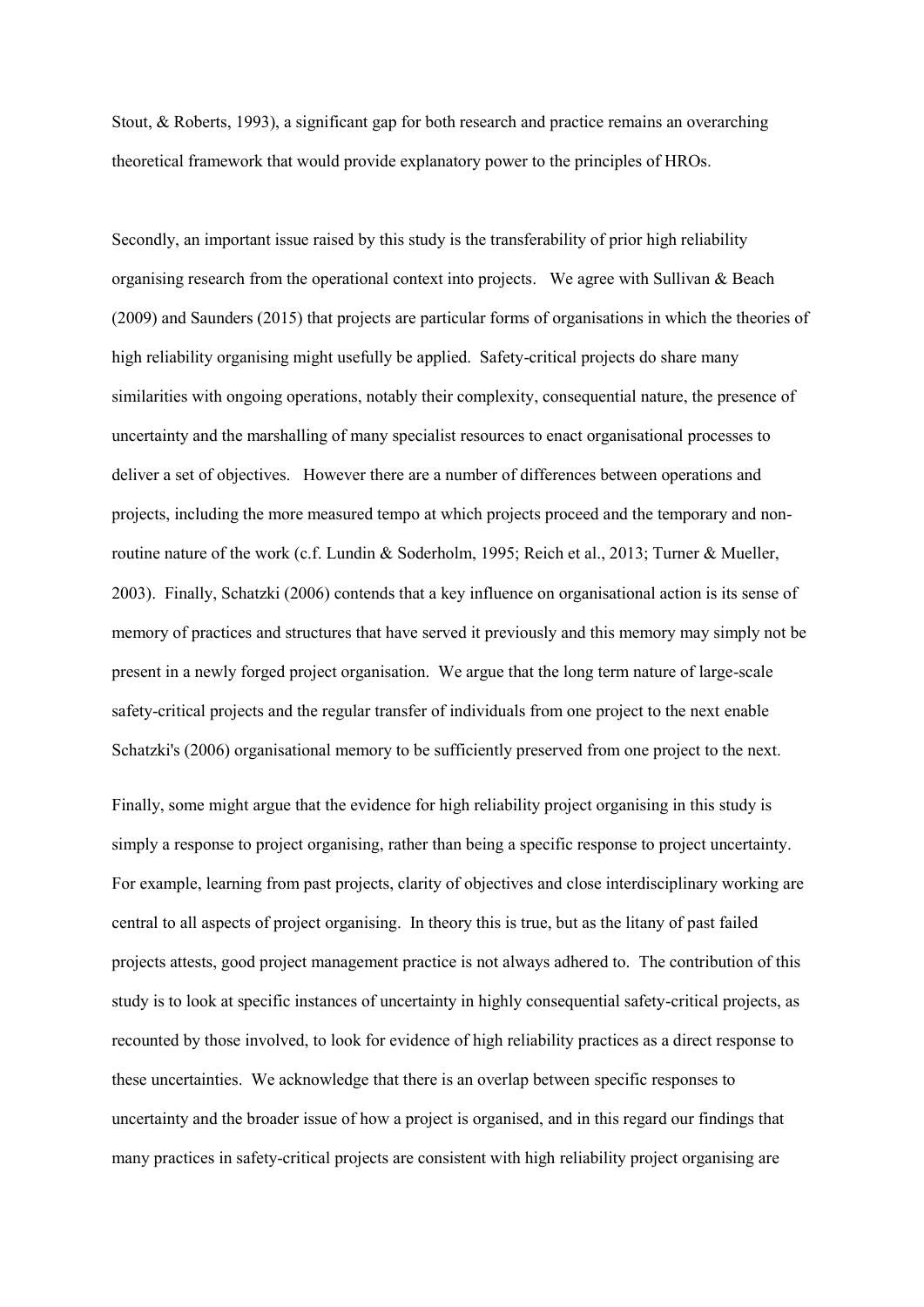perhaps not so astounding. However, we contend that the highly- consequential nature of large scale safety-critical projects and the imperative attached to their safe execution, render the practices of high reliability project organising essential to the management of project uncertainty, even if that comes at the increased cost and effort of providing redundancy and conceptual slack and of maintaining a razor sharp clarity of focus on safety over other performance objectives.

## **6. Conclusions**

This paper makes contributions to both theory and practice in the domain of large-scale safety-critical projects. Theoretically, the paper extends the application of high reliability theory into a new domain (that of the safety-critical project). Secondly, it provides the first empirical examination of how practices associated with high reliability project organising are adopted by project management practitioners in safety-critical projects in response to uncertain situations. In terms of practice, it proffers practices and behaviours that project managers can adopt as a response to project uncertainty and describes the differences between civil nuclear and aerospace sectors in a manner from which practitioners can usefully learn.

The 47 vignettes provide evidence of many practices in safety-critical projects that are consistent with high reliability organising. Respondents expressed a sense of balancing and juggling in the paradox, of learning, acting mindfully, avoiding over-rigid processes, and of upholding constructive tensions, conceptual slack and close interdisciplinary working. There was also more evidence of practices associated with high reliability organising in civil nuclear projects than in civil aerospace projects. However these practices across both sectors were often fragile, less deeply embedded within the host project organisation than proponents of high reliability theory might wish for.

The main limitation in the study is the "snap-shot" nature of the data collection. Despite this, the wide variety of vignettes that were recounted, across projects at several different stages of their lifecycle, has provided sufficient data to assess whether practices consistent with high reliability organising are adopted as a response to project uncertainty in safety-critical projects. Future work will include a return to the projects to complete a longitudinal study of how high reliability project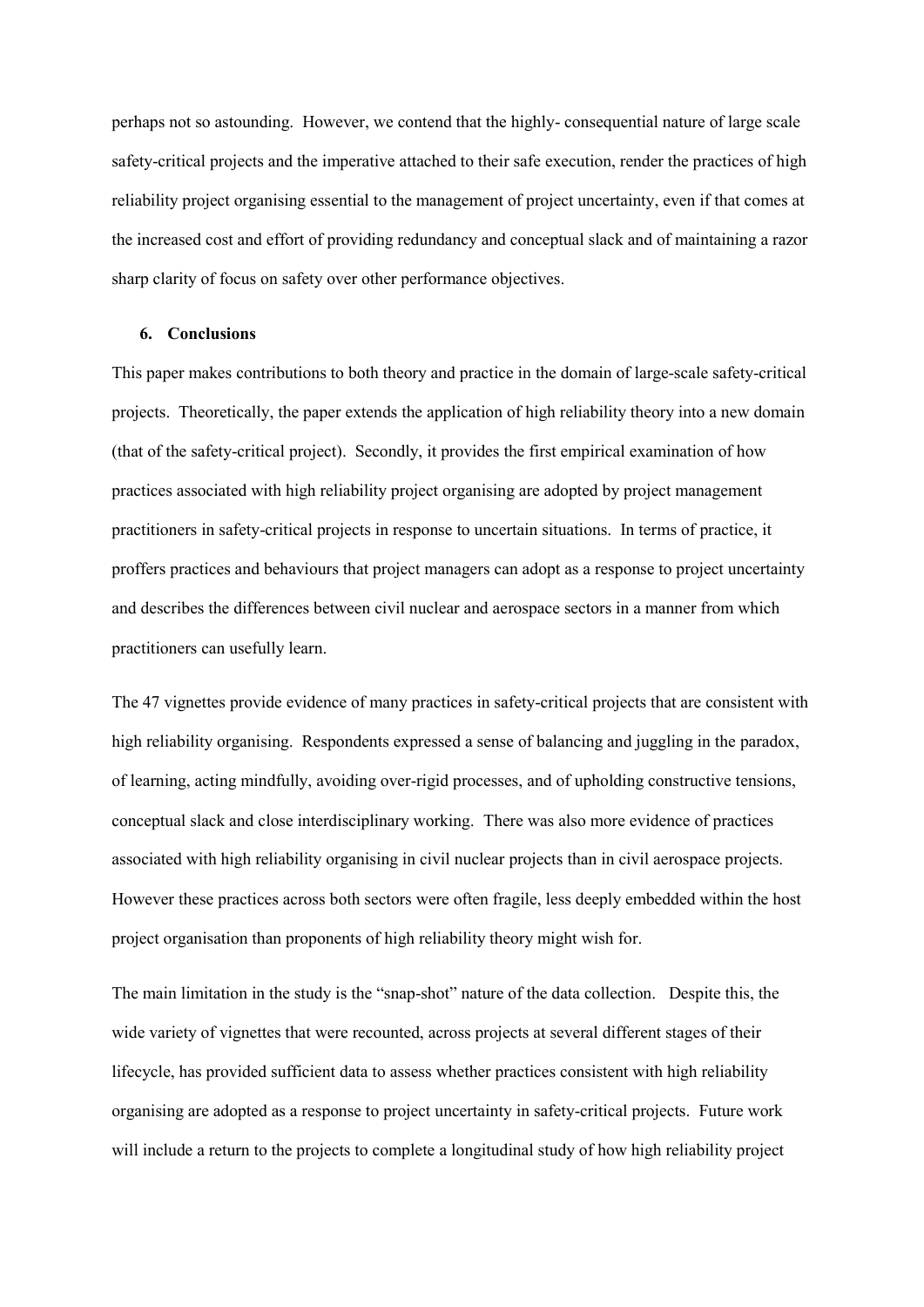organising might evolve over the lifecycle of the projects. For example, will project routines and practices become more rigid and less flexible as the project progresses, and will projects in the later stages become more akin to operations than those at the project front end definition phase and what are the implications of this for high reliability organising? An ongoing longitudinal study would enable these questions to begin to be addressed.

Further work is also required to refine the characteristics of high reliability project organising. differentiating between those that constitute good project management practice in any project environment and those that are specific and necessary to the management of project uncertainty within the domain of safety-critical projects.

Nevertheless, this study provides the first empirical evidence for high reliability organising in response to project uncertainty in two critical infrastructure sectors. What remains unproven is a causal relationship between the adoption of high reliability project organising, and the safer, more timely and cost efficient delivery of projects. For example, the ever increasing budgets and timescales for new nuclear plants in the UK and France (c.f. BBC, 2015; WNN, 2015) and anecdotal evidence from a number of current UK decommissioning projects points to a nuclear project delivery culture that is indeed ultra-safe, that is highly reliable in a technical sense, but may be less reliable in terms of delivering project outcomes in a timely and cost efficient manner.

### **Conflicts of interest**

There are no conflicts of interest in this study.

## **Acknowledgements**

The authors would like to thank the anonymous reviewers, whose detailed comments have strengthened the originally submitted manuscript.

# **7. References**

Barton, M. A., Sutcliffe, K. M., Vogus, T. J., & Dewitt, T. (2015). Performing under uncertainty: contextualized engagement in wildland firefighting. *Journal of Contingencies and Crisis Management*, *23*(2), 74–83.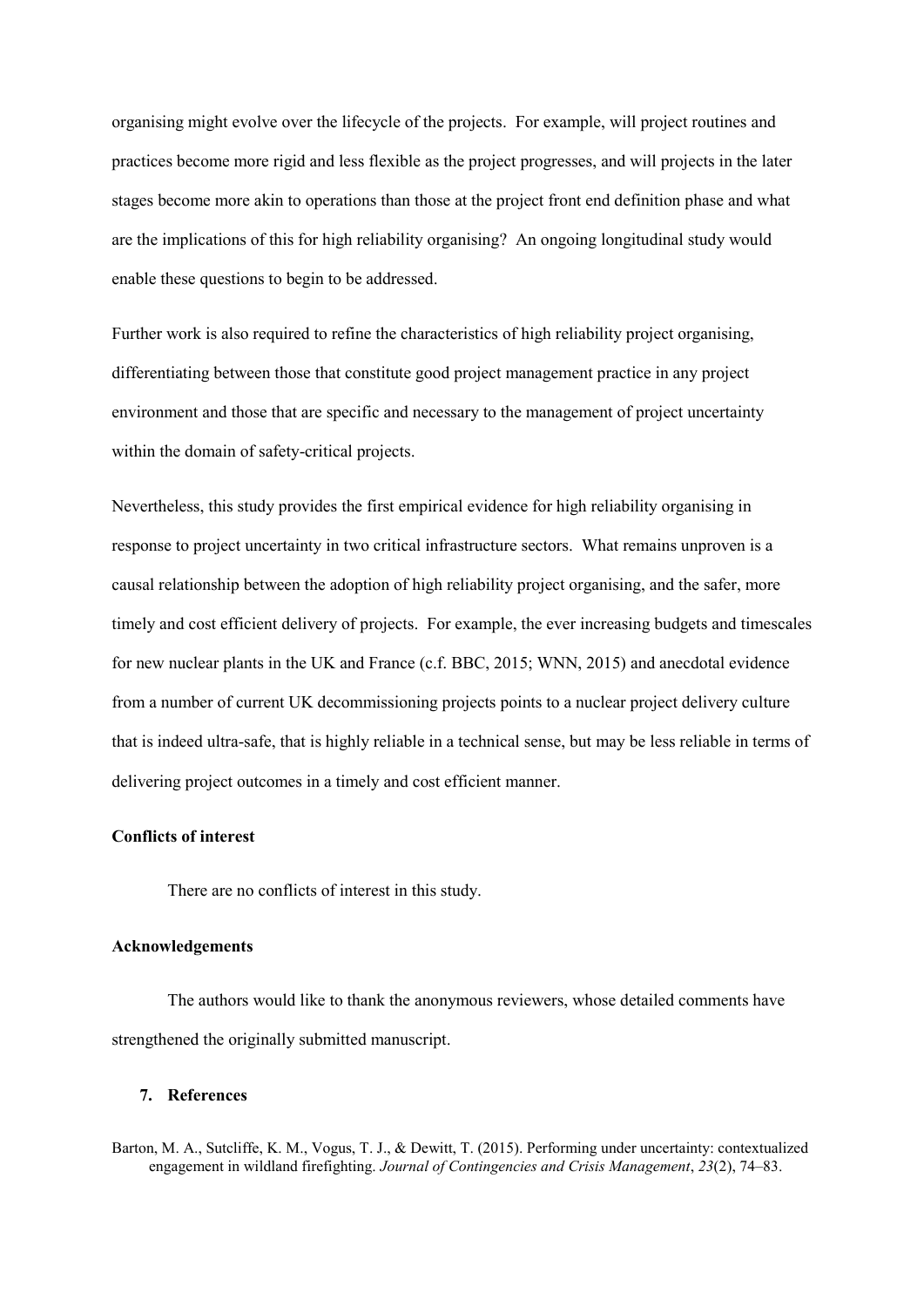- BBC. (2015). Hinkley Point nuclear plant delayed, says EDF. Retrieved September 15, 2015, from http://www.bbc.co.uk/news/business-34149392
- Bierly, P. E., & Spender, J.-C. (1995). Culture and high reliability organizations: the case of the nuclear submarine. *Journal of Management*, *21*(4), 639–656.
- Boin, A., & Schulman, P. (2008). Assessing NASA's safety culture: the limits and possibilities of highreliability theory. *Public Administration Review*, (Nov/Dec), 1050–1062.
- Boin, A., & van Eeten, M. J. G. (2013). The resilient organization. *Public Management Review*, *15*(3), 429–445. http://doi.org/10.1080/14719037.2013.769856
- Brady, T., & Davies, A. (2010). From hero to hubris Reconsidering the project management of Heathrow's Terminal 5. *International Journal of Project Management*, *28*(2), 151–157. http://doi.org/10.1016/j.ijproman.2009.11.011
- Brooks, J., McCluskey, S., Turley, E., & King, N. (2015). The utility of Template Analysis in qualitative psychology research. *Qualitative Research in Psychology*, *12*(2), 202–222. http://doi.org/10.1080/14780887.2014.955224
- Busby, J., & Iszatt-White, M. (2014). The relational aspect to high reliability organization. *Journal of Contingencies and Crisis Management*, *22*(2), 69–80. http://doi.org/10.1111/1468-5973.12045
- Cassell, C. (2011). Interviews in Organisational Research. In D. A. Buchanan & A. Bryman (Eds.), *The Sage Handbook of Organisational Research Methods Paperback Edition* (pp. 500–515). London, UK: Sage Publications Ltd.
- Chassin, M. R., & Loeb, J. M. (2013). High-reliability health care: getting there from here. *The Milbank Quarterly*, *91*(3), 459–90. http://doi.org/10.1111/1468-0009.12023
- Cogent. (2009). Power people: The civil nuclear workforce 2009–2025 Renaissance Nuclear Skills Series 1. Retrieved September 15, 2015, from http://www.cogentskills.com/media/1086/nuclearreportpowerpeople.pdf
- Crawford, L., Morris, P., Thomas, J., & Winter, M. (2006). Practitioner development: from trained technicians to reflective practitioners. *International Journal of Project Management*, *24*(8), 722–733. http://doi.org/10.1016/j.ijproman.2006.09.010
- Creed, W. E. D., Stout, S. K., & Roberts, K. H. (1993). Organisational Effectiveness as a Theoretical Foundation for Research on Reliability Enhancing Organisations. In K. H. Roberts (Ed.), *New Challenges to Understanding Organisations* (pp. 55–74). New York: Macmillan.
- Crowley, C., Harré, R., & Tagg, C. (2002). Qualitative research and computing: methodological issues and practices in using QSR NVivo and NUD\*IST. *International Journal of Social Research Methodology*, *5*(3), 193–197. http://doi.org/10.1080/13645570210146258
- Daft, R. L., & Weick, K. E. (1984). Toward a model of organizations as interpretation systems. *The Academy of Management Review*, *9*(2), 284–295. http://doi.org/10.2307/258441
- Davies, A., & Mackenzie, I. (2014). Project complexity and systems integration: constructing the London 2012 Olympics and Paralympics Games. *International Journal of Project Management*, *32*(5), 773–790. http://doi.org/10.1016/j.ijproman.2013.10.004
- Demchak, C. C. (1996). Tailored precision armies in fully networked battlespace: high reliability organisational dilemmas in the information age. *Journal of Contingencies and Crisis Management*, *4*(2), 93–103.
- Denyer, D., Kutsch, E., Lee-Kelley, E. (Liz), & Hall, M. (2011). Exploring reliability in information systems programmes. *International Journal of Project Management*, *29*(4), 442–454. http://doi.org/10.1016/j.ijproman.2011.02.002
- Gebauer, A. (2012). Mindful organizing as a paradigm to develop managers. *Journal of Management Education*, *37*(2), 203–228. http://doi.org/10.1177/1052562912458573
- Gibbs, G. (2014). Using Software in Qualitative Analysis. In U. Flick (Ed.), *The SAGE Handbook of Qualitative Data Analysis* (pp. 277–294). London, UK: Sage Publications Ltd.
- Gladwell, M. (2006). *Blink: The Power of Thinking without Thinking*. London, UK: Penguin Group.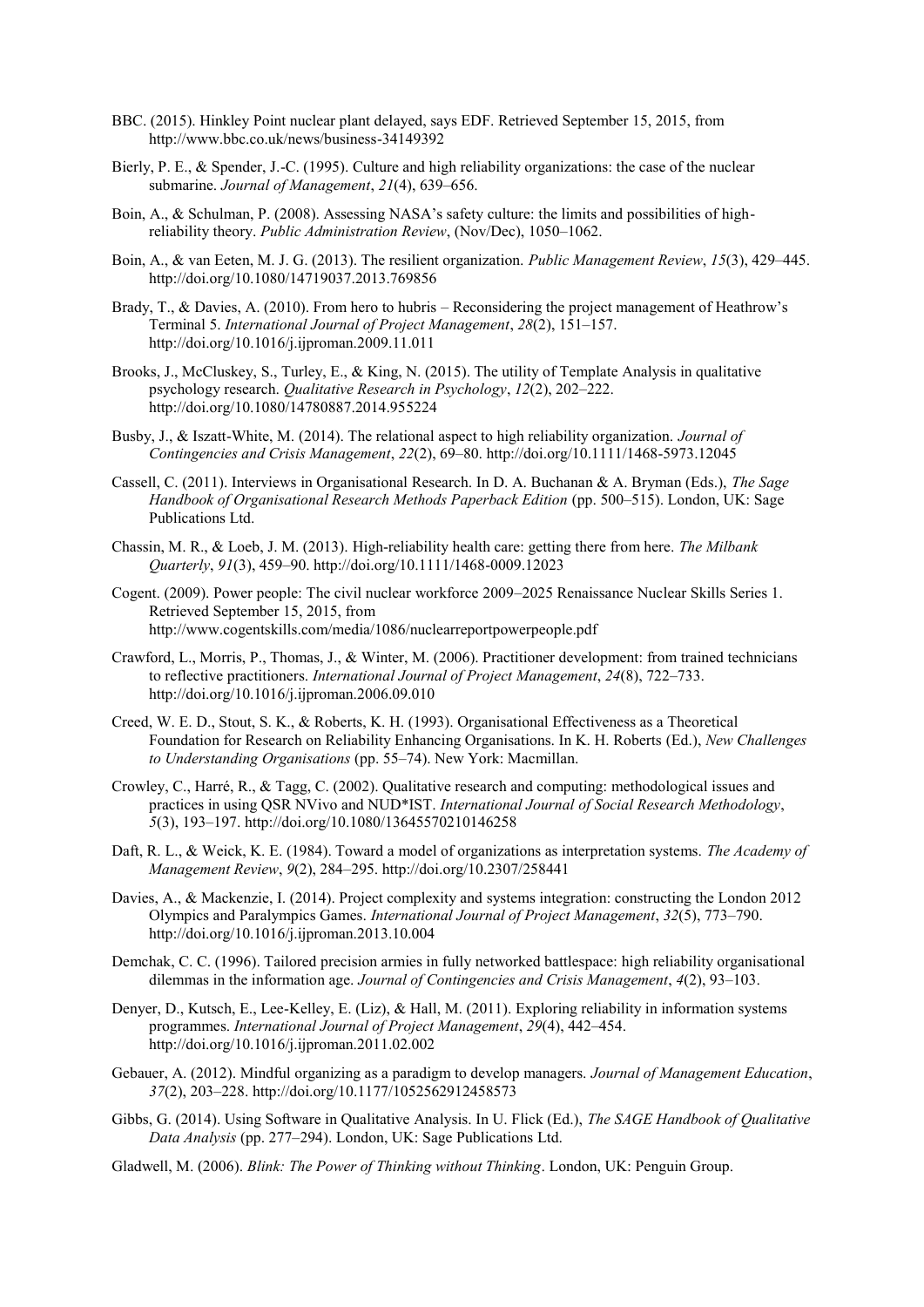Grix, J. (2010). *The Foundations of Research* (2nd ed.). UK: Palgrave Macmillan.

- Guba, E. G., & Lincoln, Y. S. (1998). Competing Paradigms in Qualitative Research. In N. K. Denzin & Y. S. Lincoln (Eds.), *The Landscape of Qualitative Research: Theories and Issues*. London, UK: Sage Publications Ltd.
- Hansen, M. T., Nohria, N., & Tierney, T. (1999). What's Your Strategy for Managing Knowledge? In J. A. Woods & J. Cortada (Eds.), *The Knowledge Management Yearbook 2000–2001* (p. 5569). New York.: Routledge.
- Hollnagel, E., Woods, D. D., & Leveson, N. (2006). *Resilience Engineering: Concepts and Precepts*. Farnham, UK: Ashgate Publishing Ltd.
- Hopkins, A. (2014). Issues in safety science. *Safety Science*, *67*, 6–14. http://doi.org/10.1016/j.ssci.2013.01.007
- Kettunen, J., Reiman, T., & Wahlström, B. (2007). Safety management challenges and tensions in the European nuclear power industry. *Scandinavian Journal of Management*, *23*(4), 424–444. http://doi.org/10.1016/j.scaman.2007.04.001
- King, N. (2004). Using Templates in the Thematic Analysis of Text. In C. Cassell & G. Symon (Eds.), *Essential Guide to Qualitative Methods in Organizational Research* (pp. 256–270). London, UK: Sage Publications Ltd.
- Klein, R. L., Bigley, G. A., & Roberts, K. H. (1995). Organizational culture in high reliability organizations: an extension. *Human Relations*, *487*(7), 771–793.
- La Porte, T. (1988). The United States Air Traffic System: Increasing Reliability in the Midst of Rapid Growth. In R. Mayntz & T. Hughes (Eds.), *The Development of Large Scale Technical Systems* (pp. 215–244). Boulder,Co: Westview Press.
- La Porte, T. (1996). High reliability organizations: unlikely demanding and at risk. *Journal of Contingencies and Crisis Management*, *4*(2), 60–71.
- Leveson, N., Dulac, N., Marais, K., & Carroll, J. (2009). Moving beyond normal accidents and high reliability organizations: a systems approach to safety in complex systems. *Organization Studies*, *30*(2-3), 227–249. http://doi.org/10.1177/0170840608101478
- Lundin, R. A., & Soderholm, A. (1995). A theory of the temporary organisation. *Scandinavian Journal of Management*, *11*(4), 437–455.
- Mannarelli, T., Roberts, K. H., & Bea, R. G. (1996). Learning how organizations manage risk. *Journal of Contingencies and Crisis Management*, *4*(2), 83–92.
- Morse, J. M. (1994). Designing Funded Qualitative Research. In N. K. Denzin & Y. S. Lincoln (Eds.), *Handbook of Qualitative Research* (pp. 428–444). London: Sage Publications Ltd.
- Myers, K. K. (2005). A burning desire: assimilation into a fire department. *Management Communication Quarterly*, *18*(3), 344–384.
- Oedewald, P., & Gotcheva, N. (2015). Safety culture and subcontractor network governance in a complex safety critical project. *Reliability Engineering & System Safety*, *141*, 106–114. http://doi.org/10.1016/j.ress.2015.03.016
- Olde Scholtenhuis, L. L., & Doree, A. G. (2013). Welcoming high reliability organising in construction management. In S. D. Smith & D. D. Ahiaga-Dagbui (Eds.), *Proceedings 29th Annual ARCOM Conference* (pp. 939–948). Reading, UK.
- Perin, C. (2005). *Shouldering Risks: The Culture of Control in the Nuclear Power Industry*. New Jersey: Princeton University Press.
- Perrow, C. (1984). *Normal Accidents: Living with High Risk Technologies*. New York: Basic Books.
- Reich, B. H., Liu, L., Sauer, C., Bannerman, P., Cicmil, S., Cooke-Davies, T., … Thomas, J. (2013). Developing better theory about project organizations. *International Journal of Project Management*, *31*, 938–942. http://doi.org/10.1016/j.ijproman.2013.07.001
- Reiman, T., Rollenhagen, C., Pietikäinen, E., & Heikkilä, J. (2015). Principles of adaptive management in complex safety–critical organizations. *Safety Science*, *71*, 80–92. http://doi.org/10.1016/j.ssci.2014.07.021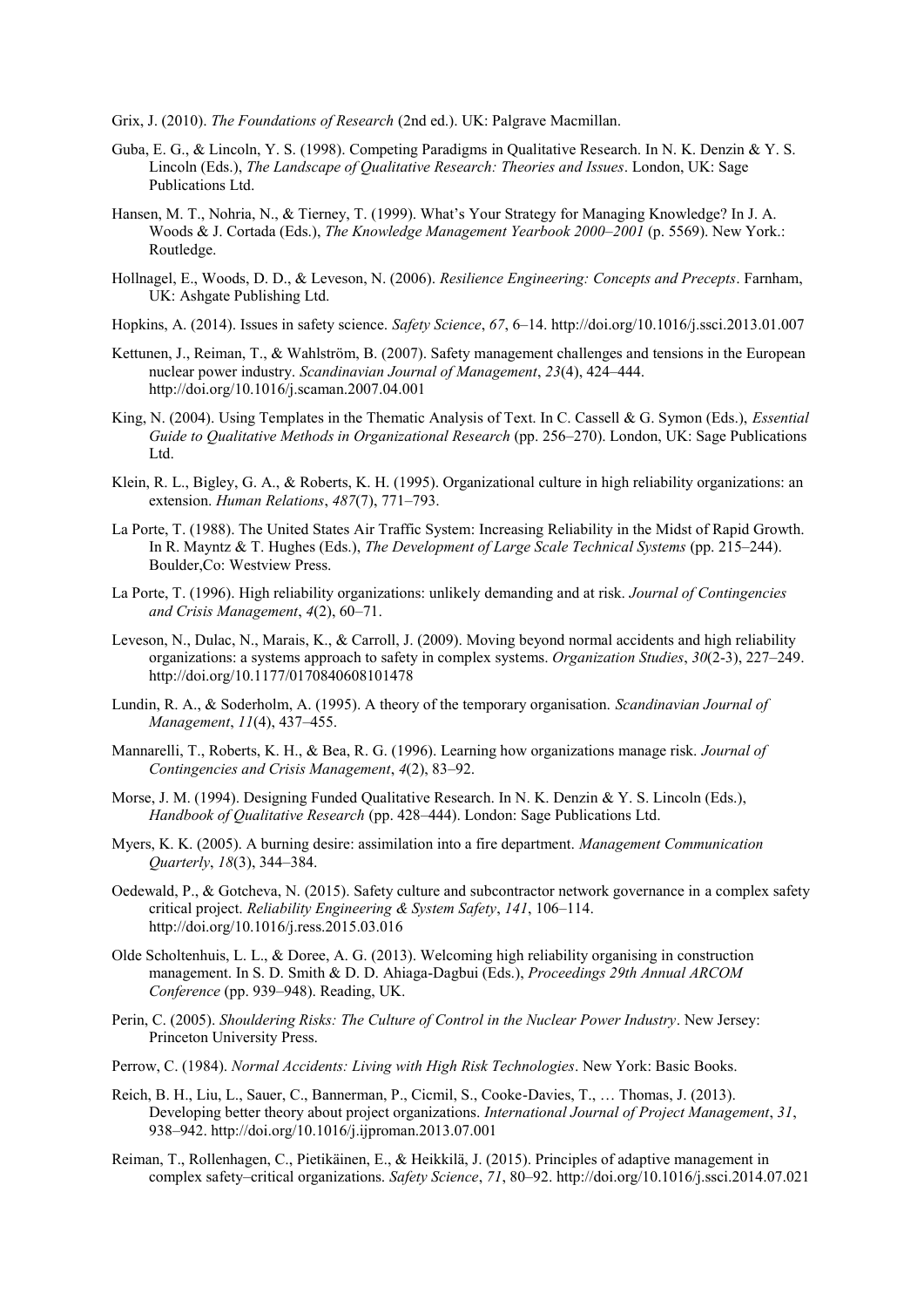- Rijpma, J. A. (1997). Complexity, tight-coupling and reliability: connecting normal accidents theory and high reliability theory. *Journal of Contingencies and Crisis Management*, *5*(1), 15–23. http://doi.org/10.1111/1468-5973.00033
- Roberts, K. H., & Bea, R. (2001). Must accidents happen? lessons from high reliability organizations. *Academy of Management Executive*, *15*(3), 70–78.
- Roberts, K. H., & Rousseau, D. M. (1989). Research in nearly failure-free, high reliability organizations: having the bubble. *IEEE Transactions on Engineering Management*, *36*(2), 132–139.
- Rochlin, G. I. (1993). Defining High Reliability Organizations in Practice: a Taxonomic Prologue. In K. H. Roberts (Ed.), *New Challenges to Understanding Organizations* (pp. 11–32). New York: Macmillan.
- Rochlin, G. I. (2011). How to hunt a very reliable organization. *Journal of Contingencies and Crisis Management*, *19*(1), 14–20. http://doi.org/10.1111/j.1468-5973.2010.00626.x
- Rochlin, G. I., La Porte, T., & Roberts, K. H. (1987). The self-designing high reliability organization: aircraft carrier flight operations at sea. *Naval War College Review*, *40*, 76–90.
- Roe, E., & Schulman, P. R. (2008). *High Reliability Management: Operating on the Edge*. Stanford,CA: Stanford University Press.
- Roe, E., Schulman, P. R., van Eeten, M. J. G., & de Bruijne, M. (2004). High-reliability bandwidth management in large technical systems: findings and implications of two case studies. *Journal of Public Administration Research and Theory*, *15*(2), 263–280. http://doi.org/10.1093/jopart/mui015
- Ruchlin, H. S. (2004). The role of leadership in instilling a culture of safety. *Journal of Healthcare Management*, *49*(1), 47–58.
- Sagan, S. D. (1993). *The Limits of Safety: Organizations, Accidents, and Nuclear Weapons.* Princeton, NJ.: Princeton University Press.
- Saunders, F. C. (2015). Toward high reliability project organizing in safety-critical projects. *Project Management Journal*, *46*(3), 25–35. http://doi.org/10.1002/pmj
- Saunders, F. C., Gale, A. W., & Sherry, A. H. (2015). Conceptualising uncertainty in safety-critical projects: a practitioner perspective. *International Journal of Project Management*, *33*(2), 467–478. http://doi.org/10.1016/j.ijproman.2014.09.002
- Schatzki, T. R. (2006). On organizations as they happen. *Organization Studies*, *27*(12), 1863–1873. http://doi.org/10.1177/0170840606071942
- Schulman, P. R. (1993). The Analysis of High -Reliability Organizations: A Comparative Framework. In K. H. Roberts (Ed.), *New Challenges to Understanding Organizations* (pp. 33–54). New York: Macmillan.
- Sullivan, J., & Beach, R. (2009). Improving project outcomes through operational reliability: a conceptual model. *International Journal of Project Management*, *27*(8), 765–775. http://doi.org/10.1016/j.ijproman.2009.02.006
- Taleb, N. N. (2007). *The Black Swan: The Impact of the Highly Improbable.* London, UK: Penguin Books.
- Thomas, D., Fox, R., & Miller, C. (2015). Voices from the field: wildland fire managers and high-reliability organizing mindfulness. *Society & Natural Resources*, *28*, 825–838. http://doi.org/10.1080/08941920.2015.1014590
- Thorogood, J. L. (2013). Is there a place for high-reliability organizations in drilling ? *SPE Drilling & Completion*, *28*(3), 263–269.
- Turner, J. R., & Mueller, R. (2003). On the nature of the project as a temporary organization. *International Journal of Project Management*, *21*, 1–8.
- Tversky, A., & Kahneman, D. (1982). Judgement Under Uncertainty: Heuristics and Biases. In D. Kahneman, P. Slovic, & A. Tversky (Eds.), *Judgement Under Uncertainty: Heuristics and Biases* (pp. 3–20). Cambridge.: Cambridge University Press.
- Vidal, R. (2015). Managing uncertainty: the engineer, the craftsman and the gardener. *Journal of Contingencies and Crisis Management*, *23*(2), 106–116. http://doi.org/10.1111/1468-5973.12081